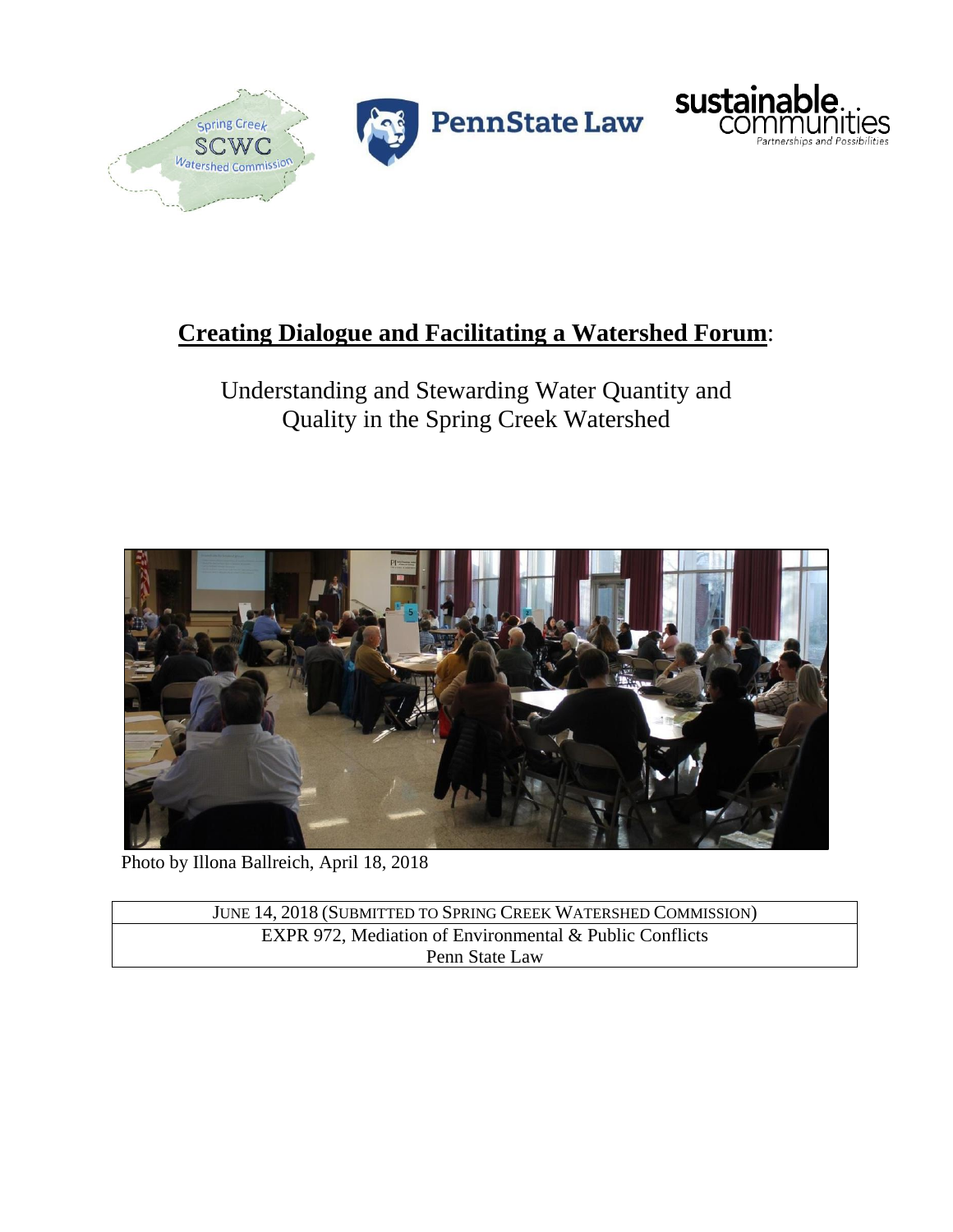#### <span id="page-1-0"></span>**Executive Summary**

Located in Central Pennsylvania, the Spring Creek Watershed is a critical water source for a growing population and local economies while also supporting an important fishery. The Spring Creek Watershed Commission (SCWC or Commission) is updating a long-term watershed management plan; the first management plan was last completed in 2003. In spring 2018, the Commission worked with Penn State Law students to host a forum to better understand stakeholders' concerns about water quality and quantity in the watershed, to identify their visions for the watershed, and to identify potential next steps for developing a watershed plan.

The law students facilitating the dialogue were enrolled in "*Mediation of Environmental and Public Conflicts*," which focused on helping students develop the skills to mediate and facilitate complex multi-party public issues. In spring 2018, they focused on water as a topic, and prepared for and facilitated the public watershed forum on April 18, 2018.

During the forum, stakeholders shared their perspectives on the issues or challenges they saw affecting the watershed, including substantive sector-based and process-related issues. Stakeholders considered topics global to the watershed, such as the watershed's nature, water temperature and quality, forested area, climate change, surface and groundwater sources/uses/ protection, reuse, water ownership, longevity of the aquifer, flooding and droughts, upstream management, regulation, distribution and access, pollutants, beautifying the watershed, and research's role. Other sector-based issues included growth, development, and existing and/or new impacts; infrastructure; tourism/recreation; agriculture; drinking water; wastewater; mining; transportation; and Penn State's role. Process-related issues include funding; education/ outreach/ engagement; the role of "experts" and expertise; decision making/governance/law; privatization of water; communication/engagement; and information availability/transparency.

Stakeholders also shared their vision for the future of the watershed. First, stakeholders see the on-going planning process as an opportunity to restore relationships. Second, stakeholders want an integrated water resource management plan, including integration of ground water and surface water systems, and integration of knowledge. Third, stakeholders want governing bodies and the SCWC to develop and adopt a coordinated, integrated governance model, ideally one with "teeth." Fourth, stakeholders envision data, information, and educational resources being easily accessible to the public. Fifth, some suggested ideas needing further exploration such as protecting aquifer recharge areas and creating a potential storage reservoir.

Finally, stakeholders identified potential next steps to achieve their vision, including repairing relationships, and addressing both process and substantive issues. Process-related steps include establishment of a management team; centralization of information; education on water issues and rights; enhancement of public discourse; development of research funding; and a focus on individual and collaborative sustainability efforts that community members can adopt. Substantive needs include assessing water quantity and quality; developing in a smart way; increasing or decreasing development; creating a Commission with teeth; developing an overlay district, water plan, and official map; adopting more municipal codes; creating wetlands and/or retention ponds; increasing research; increasing individual environmentally-friendly efforts; building community pride; and improving legislation.

Following the forum, the law students compiled their notes from the forum and other interviews in this report. The Commission have also hired Janie French to develop the updated watershed management plan. Members of the public can and are encouraged to learn more about the Spring Creek Watershed through the Watershed Atlas and to engage through the upcoming planning processes. The law students appreciated the opportunity to work with the Commission and various stakeholders on this project. To share your comments, suggestions, or questions on this report, please contact Penn State Law Professor Lara B. Fowler at [lbf10@psu.edu.](mailto:lbf10@psu.edu)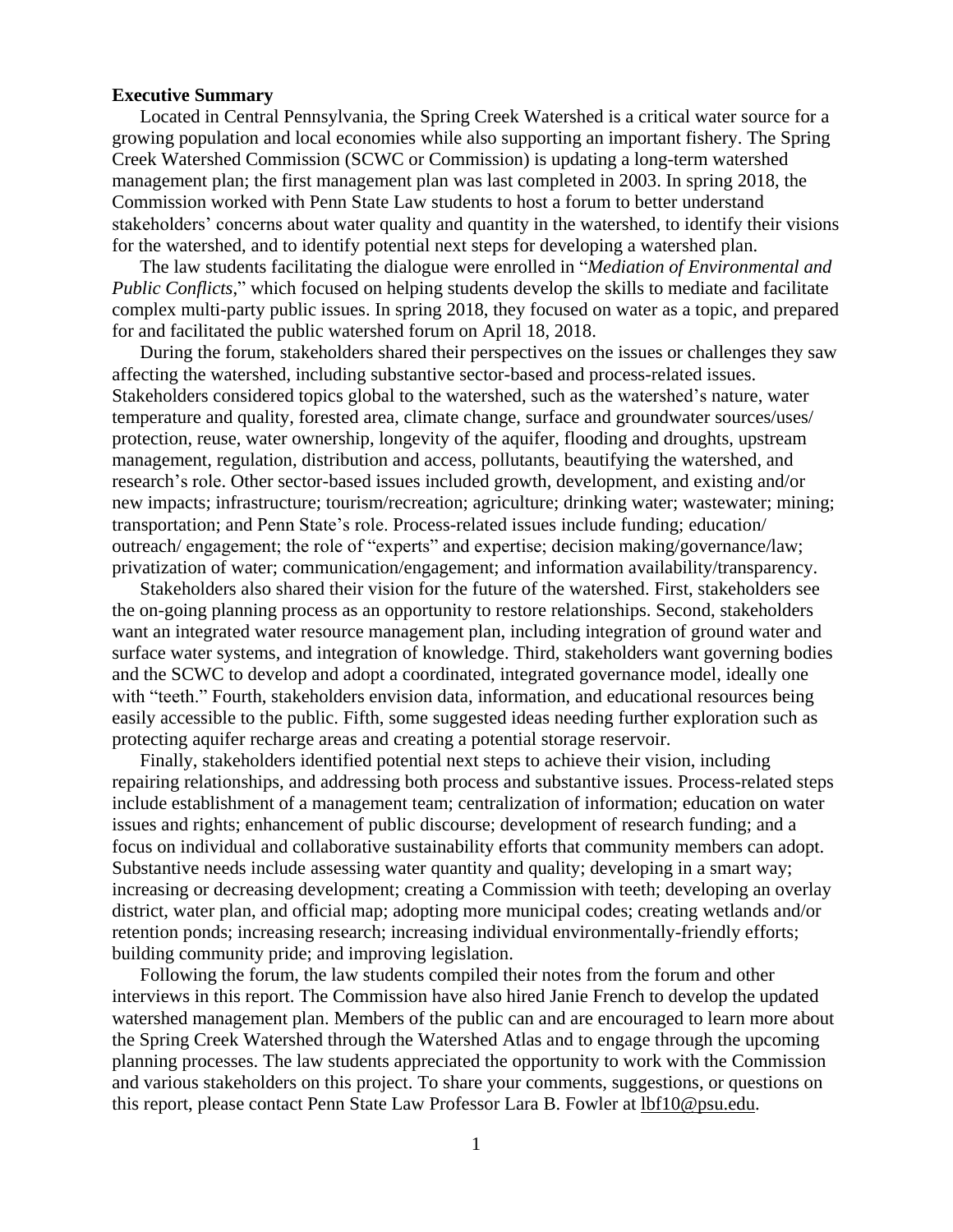Contents

| L.                                                                 |                                                                      |  |  |  |
|--------------------------------------------------------------------|----------------------------------------------------------------------|--|--|--|
| A.                                                                 |                                                                      |  |  |  |
| <b>B.</b>                                                          |                                                                      |  |  |  |
| OVERVIEW OF THE CLASS AND METHODOLOGY FOR WATERSHED FORUM 4<br>II. |                                                                      |  |  |  |
| A.                                                                 |                                                                      |  |  |  |
| <b>B.</b>                                                          |                                                                      |  |  |  |
| 1.                                                                 |                                                                      |  |  |  |
| 2.                                                                 |                                                                      |  |  |  |
| 3.                                                                 | Fact-Gathering and Background Research through Simulated Role Play 5 |  |  |  |
| 4.                                                                 |                                                                      |  |  |  |
| 5.                                                                 |                                                                      |  |  |  |
|                                                                    |                                                                      |  |  |  |
| A.                                                                 |                                                                      |  |  |  |
| <b>B.</b>                                                          |                                                                      |  |  |  |
| 1.                                                                 |                                                                      |  |  |  |
| 2.                                                                 |                                                                      |  |  |  |
| 3.                                                                 |                                                                      |  |  |  |
| 4.                                                                 |                                                                      |  |  |  |
| 5.                                                                 |                                                                      |  |  |  |
| 6.                                                                 |                                                                      |  |  |  |
| 7.                                                                 |                                                                      |  |  |  |
| 8.                                                                 |                                                                      |  |  |  |
| 9.                                                                 |                                                                      |  |  |  |
| 10.                                                                |                                                                      |  |  |  |
| $C_{\cdot}$                                                        |                                                                      |  |  |  |
| 1.                                                                 |                                                                      |  |  |  |
| 2.                                                                 |                                                                      |  |  |  |
| 3.                                                                 |                                                                      |  |  |  |
| 4.                                                                 |                                                                      |  |  |  |
| 5.                                                                 |                                                                      |  |  |  |
| 6.                                                                 |                                                                      |  |  |  |
| 7.                                                                 |                                                                      |  |  |  |
| 8.                                                                 |                                                                      |  |  |  |
| D.                                                                 |                                                                      |  |  |  |
| 1.                                                                 |                                                                      |  |  |  |
| 2.                                                                 |                                                                      |  |  |  |
| 3.                                                                 |                                                                      |  |  |  |
| 4.                                                                 | Easily Accessible Information, Data, and Educational Resources 14    |  |  |  |
| 5.                                                                 |                                                                      |  |  |  |
|                                                                    |                                                                      |  |  |  |
| 1.                                                                 |                                                                      |  |  |  |
| 2.                                                                 |                                                                      |  |  |  |
| 3.                                                                 |                                                                      |  |  |  |
|                                                                    |                                                                      |  |  |  |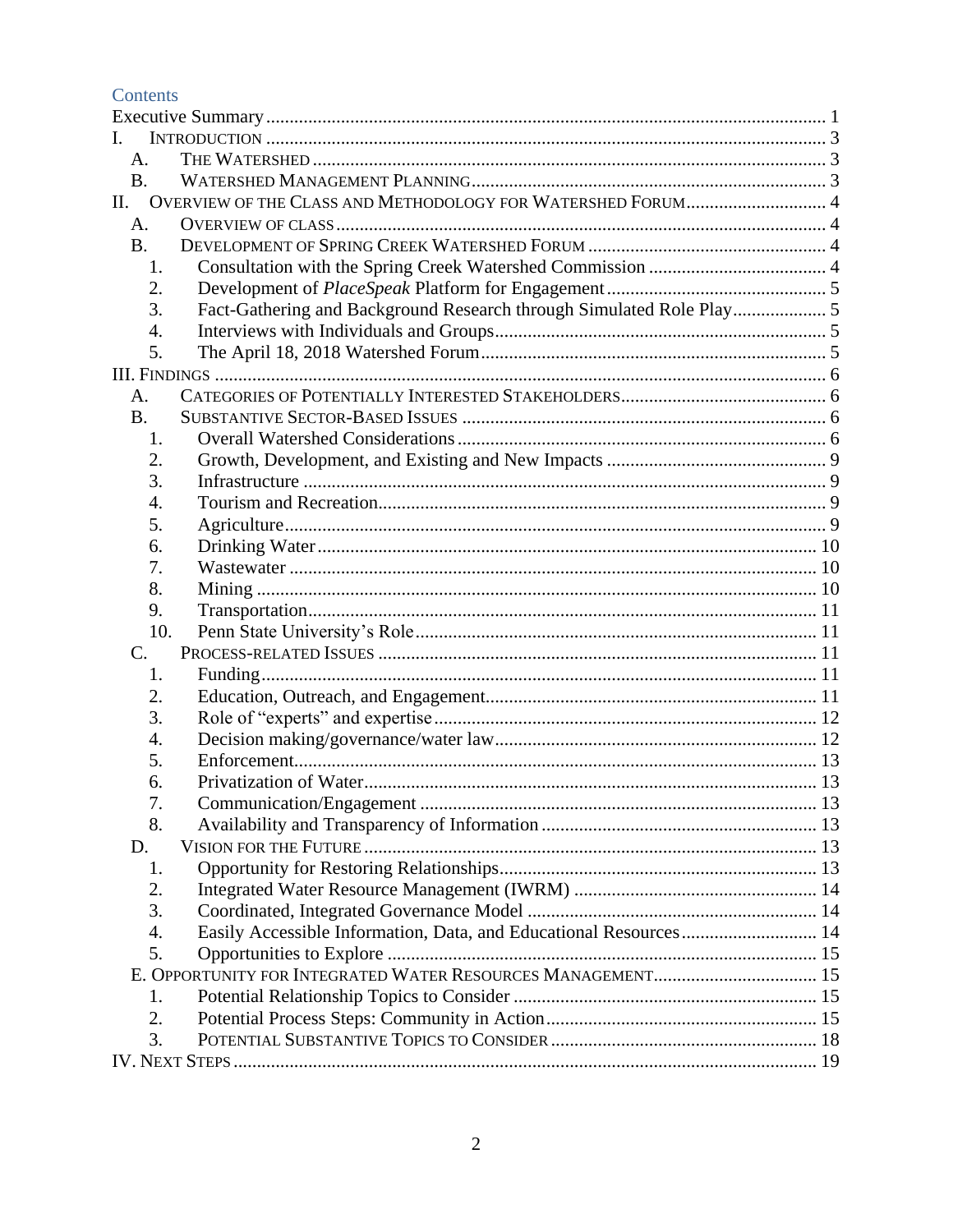#### <span id="page-3-1"></span><span id="page-3-0"></span>**I. INTRODUCTION**

 $\overline{a}$ 

#### **A. THE WATERSHED**

The Spring Creek Watershed is located in central Pennsylvania and covers 14 municipalities, in whole or in part.<sup>1</sup> Following the Spring Creek International Stewardship Exchange in 1996, a week-long event involving local stakeholders, the Spring Creek Watershed Commission (SCWC or Commission) was officially founded in 1997.<sup>2</sup> Today, the Commission is a body of elected officials representing 13 of 14 local municipalities.<sup>3</sup> The SCWC plays a critical role in managing the future of the Spring Creek Watershed through its mission, which includes the following:<sup>4</sup>

- 1. To establish a long-range vision for the watershed that represents a consensus of thoughts and ideals that are commonly shared by the people of the Spring Creek Watershed.
- 2. To establish a leadership role within the watershed to advance and coordinate projects and programs that are consistent with the long-range vision of the Spring Creek Watershed.
- 3. To develop a long-range comprehensive Watershed Management Plan and a program of meaningful associated projects to protect and enhance the quality of life within the Watershed.

#### <span id="page-3-2"></span>**B. WATERSHED MANAGEMENT PLANNING**

Over the years, the population in the municipalities and their water needs have grown rapidly, but the watershed has remained the same. Based on U.S. Census estimates, the population grew by nearly 27,000 residents from 2000 to 2017. <sup>5</sup> As the watershed is facing growth and other pressures, the Commission identified the need to examine the challenges facing the watershed and fashion a plan to address such challenges. [Phase 1 of the Spring Creek](https://www.placespeak.com/uploads/5684/Clearwater_SCW_Plan.pdf)  [Watershed Management Plan](https://www.placespeak.com/uploads/5684/Clearwater_SCW_Plan.pdf) was published in 2003. Now, 15 years later, SCWC wants to update the watershed management plan, drawing from as many stakeholders as possible. <sup>6</sup> The April 18, 2018 facilitated dialogue was an initial step of a longer watershed management planning process being planned by the Spring Creek Watershed Commission. The Commission hired Janie French of Headwaters Charitable Trust to facilitate the longer, more involved watershed management plan development process.

<sup>1</sup> Robert Carline, *Geography of the Spring Creek Watershed*, The Spring Creek Watershed Atlas (Jan. 10, 2017), https://www.springcreekwatershedatlas.org/single-post/2016/05/08/Finding-support-and-help-how-yourcommunity-can-make-a-difference.

<sup>2</sup> *See SCWC Meeting Agenda*, Spring Creek Watershed Comm'n (June 10, 2015),

http://www.scwatershed.com/41-spring-creek-watershed-commission.html?start=45 (describing the Commission). <sup>3</sup> *Members of the Spring Creek Watershed Commission*, Spring Creek Watershed Comm'n,

http://www.scwatershed.com/members.html (last visited May 2, 2018).

<sup>4</sup> *Mission Statement*, Spring Creek Watershed Comm'n, http://www.scwatershed.com/36-spring-creek-watershedcommission/about-scwc/48-mission-statement.html (last visited May 2, 2018).

<sup>5</sup> *See* "Total Population—Centre County" Data Set: Census 2000 (SF2), *available online at* https://factfinder.census.gov/faces/tableservices/jsf/pages/productview.xhtml?pid=DEC\_00\_SF2\_PCT001&prodTyp e=table (last visited May 2, 2018) (reporting a total population of 135,758); "*Annual Estimates of the Resident Population: April 1, 2010 to July, 2017—Centre County*" Data Set: Census 2010, *available online at* American Factfinder (Census Bureau),

https://factfinder.census.gov/faces/tableservices/jsf/pages/productview.xhtml?pid=PEP\_2017\_PEPANNRES&prodT ype=table (last visited May 2, 2018) (estimating a total population of 162,660).

<sup>6</sup> *Spring Creek Watershed Study, Overview*, PlaceSpeak, https://www.placespeak.com/en/topic/5684-spring-creekwatershed-study (last visited May 2, 2018).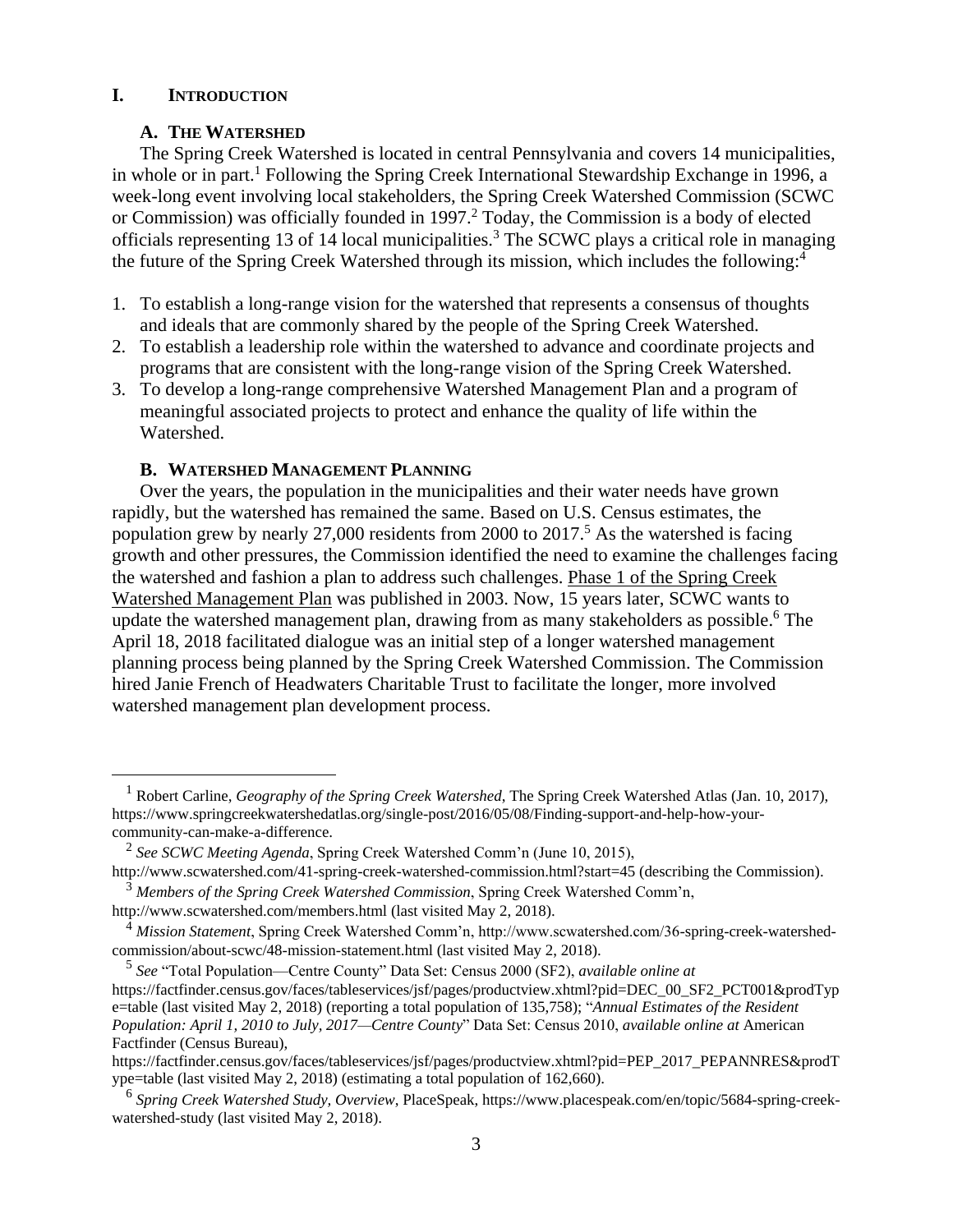#### <span id="page-4-0"></span>**II. OVERVIEW OF THE CLASS AND METHODOLOGY FOR WATERSHED FORUM**

#### **A. OVERVIEW OF CLASS**

<span id="page-4-1"></span>The ["Mediation of Environmental and Public Conflicts"](https://pennstatelaw.psu.edu/courses/mediation-environmental-and-public-conflicts) Course (EXPR 972) is a Penn State Law course that helps law students develop mediation and facilitation skills to address complex multi-party issues. During the Spring 2018 semester, students examined water as a topic to meet course goals. Students 1) learned about different forms of dispute resolution and when they are appropriate to use; 2) built skills using interest-based negotiation and mediation to work through role plays, scenarios, and real-life situations; and 3) identified potential ethical issues. The course had 18 students with a wide range of perspectives and different geographic locations, including students from Sri Lanka and Kazakhstan. This course was part of Penn State's Sustainable Communities Collaborative, $\frac{7}{1}$  which matches courses with community needs.

Students learned about the process of facilitating dialogue. To do so effectively, conducting a situation assessment is a critical first step.<sup>8</sup> A situation assessment involves identifying potential issues and stakeholders, determining what information is known and what needs to be developed, and identifying potential ways to proceed. It can be conducted by parties involved, or with the help of a facilitator or a mediator. A facilitator or a mediator is a neutral third party whose job is to help the stakeholders move a process forward. A facilitator is often used before there is an actual conflict or dispute to help move things forward productively. A mediator has many of the same skills, but mediation is a more formal conflict resolution process that invokes legal privileges under Pennsylvania law.<sup>9</sup> This legal privilege protects any mediation communications from disclosure. Regardless of the title, the underlying function has similarities: the neutral third party works with stakeholders to establish productive communication; design a strategy; work with data and information; build and maintain teams within different stakeholder groups; and help set up and maintain a neutral process for conducting discussions.

This white paper represents a synthesis of what Penn State Law students learned from the April 18, 2018 forum, as well as interviews and background research.

#### **B. DEVELOPMENT OF SPRING CREEK WATERSHED FORUM**

<span id="page-4-2"></span>Development of the watershed forum required several sets of concurrent efforts, including (1) consultation with the Commission, (2) development of an online platform through a program called "*PlaceSpeak*," (3) fact-gathering and a simulated role play, (4) interviewing interested individuals and groups, and (5) planning and conducting the actual forum itself. The students participated throughout the process in different capacities along with Professor Lara Fowler.

#### **1. Consultation with the Spring Creek Watershed Commission**

<span id="page-4-3"></span>Professor Fowler met with the Spring Creek Watershed Commission in February 2018 to propose facilitating the watershed forum. The Commission agreed to the facilitation, and in March 2018, Professor Fowler met with the Commission again to refine the agenda and focus of the forum. C-NET recorded both meetings, which are [online.](https://videoplayer.telvue.com/player/GNduNoua2rBThhw6N4PRP9OCSPf6B2ru/playlists/4833?fullscreen=false&showtabssearch=true&autostart=false) Note: To access C-NET's recordings for the Watershed Commission, go to [https://www.cnet1.org/;](https://www.cnet1.org/) select "playlists"; and search for the Spring Creek Watershed Commission. Because the Watershed Commission is supported by its member organizations, it does not appear directly under the list of members.

 $\overline{a}$ 

<sup>7</sup> http://sustainability.psu.edu/live/staff/sustainable-communities-collaborative

<sup>8</sup> *See generally* Carpenter & Kennedy, Managing Public Disputes: A Practical Guide for Government, Business, and Citizen's Groups (2001).

<sup>9</sup> 42 Pa. Cons. Statute § 5949 (Confidential Mediation Communications and Documents), *available online at* http://www.pde.state.pa.us/portal/server.pt/document/82830/confidentiality\_statute\_pdf.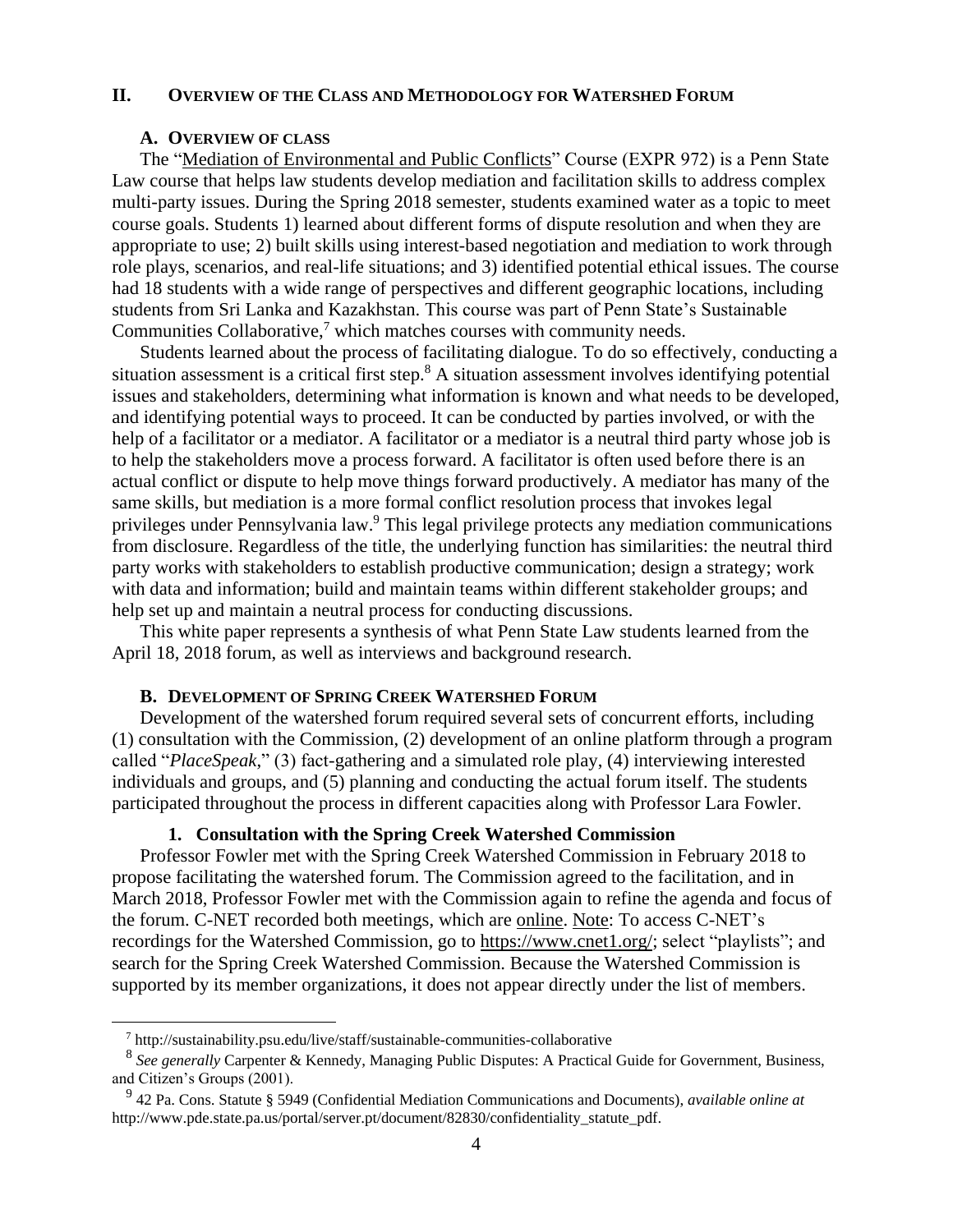# **2. Development of** *PlaceSpeak* **Platform for Engagement**

<span id="page-5-0"></span>Staff from the Sustainable Communities Collaborative created a way for people to participate in discussions through *PlaceSpeak*. The vision of *PlaceSpeak* is to "empower people to make a meaningful impact on the communities where they live, work, and play" by creating an online forum tied to people's location that allows for online communication and discussions. For more information about *PlaceSpeak*, see [https://www.placespeak.com/about.](https://www.placespeak.com/about)

Penn State paid for a subscription to *PlaceSpeak* to help provide a way for those wishing to engage online in additional dialogue during the development of the forum. An archived version of PlaceSpeak is online at [https://www.placespeak.com/en/topic/5684-spring-creek-watershed](https://www.placespeak.com/en/topic/5684-spring-creek-watershed-study/)[study/.](https://www.placespeak.com/en/topic/5684-spring-creek-watershed-study/) Contact information and data gathered through this online process will be used to invite people to further discussions and to inform the Commission's future watershed planning process. Note: after reviewing the cost to maintain the subscription, the SCWC opted to not continue this platform at this time during its May 2018 meeting.

## **3. Fact-Gathering and Background Research through Simulated Role Play**

<span id="page-5-1"></span>To learn more about the issues and challenges facing the watershed, the law students toured the watershed, gathered and reviewed background information, and simulated a mediation. Background information included information such as the "*Spring Creek Watershed Plan: Phase 1 Final Report,*" other local reports, newspaper articles and other related information. Students then participated in simulated mediation sessions over several class periods. During the sessions, students adopted roles, and researched how someone in their role might react to the issues raised. As part of this process, students identified various critical issues, brainstormed possible options and solutions, and identified potential steps on how a mediation might proceed.

## **4. Interviews with Individuals and Groups**

<span id="page-5-2"></span>In preparation for the forum, the students also interviewed a variety of stakeholders in and outside the classroom. The students conducted both individual and group interviews with people from a range of interests, including local governments, utilities, businesses, the conservation district, non-governmental organizations, advocacy groups, and interested citizens. In total, students talked with more than 50 people in individual or small group settings. Thoughts and perspectives shared during these interviews are also included in this summary.

## **5. The April 18, 2018 Watershed Forum**

<span id="page-5-3"></span>During the semester, Penn State Law students planned for and facilitated an open public forum with over 100 people, which was held on April 18, 2018. The stakeholders participating in the forum brought a broad range of perspectives to the conversation concerning water quantity and quality issues in the Spring Creek Watershed. The goal of the forum was to better understand various perspectives on stewarding water quantity and quality in the Spring Creek watershed, and to set the stage for additional work in 2018 and beyond on a watershed plan for Spring Creek. Below is the agenda for the forum, including questions asked of the stakeholders.

|         | April 18, 2018 Watershed Forum Agenda:                                                                                                                                                                                      |
|---------|-----------------------------------------------------------------------------------------------------------------------------------------------------------------------------------------------------------------------------|
| 6:30 PM | Welcome, Pledge of Allegiance - Denny Hameister, Chair, Commission                                                                                                                                                          |
| 6:40 PM | Purpose of forum, review breakout group process- Lara Fowler, Penn State Law<br>Future watershed planning- Janie French, Headwaters Charitable Trust                                                                        |
| 6:50 PM | Facilitated breakout groups-facilitated by Penn State Law students<br>What issues/challenges do you see for the Spring Creek watershed's future?<br>1.<br>2. What is your vision for Spring Creek watershed in 10-15 years? |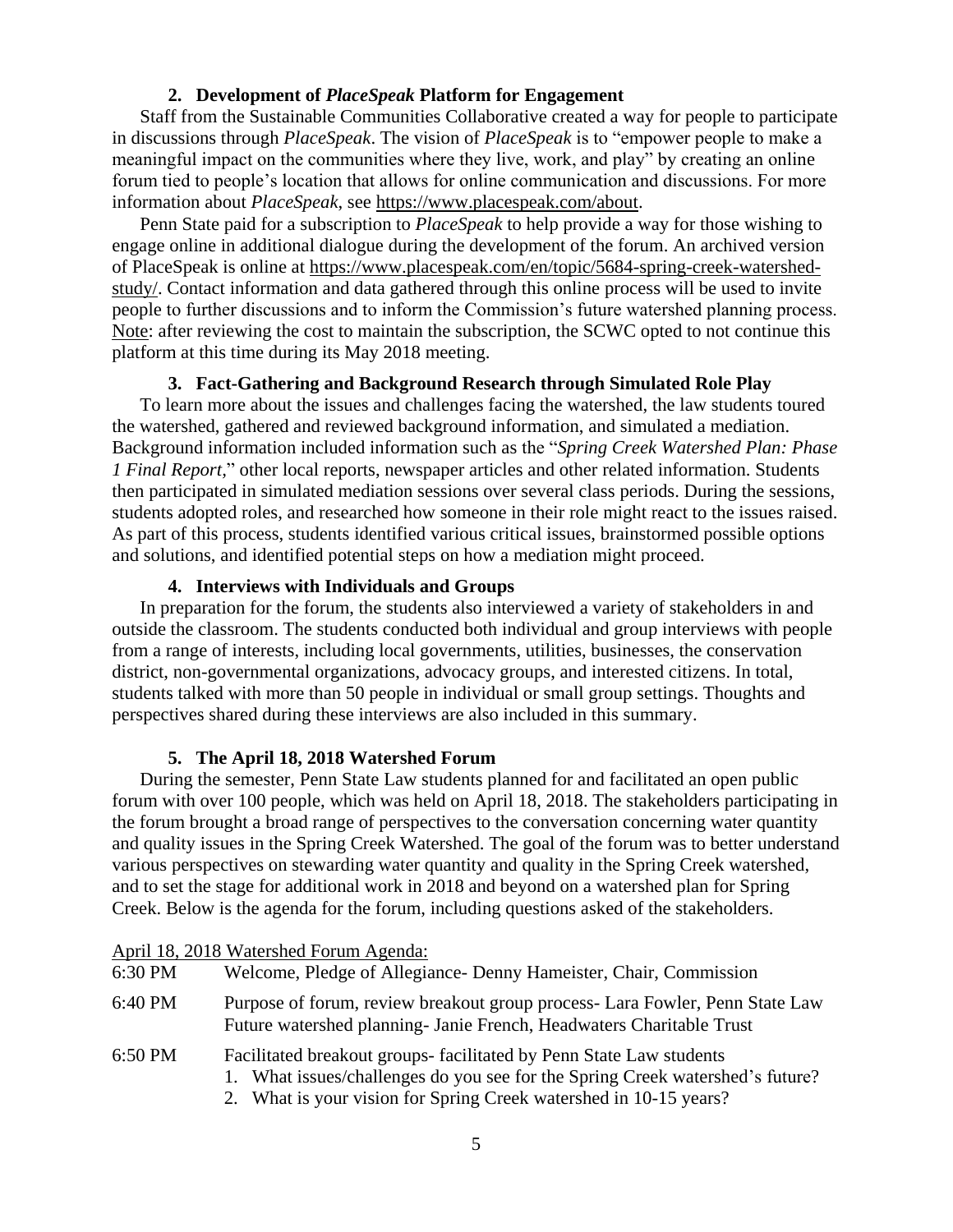- 3. What steps might be needed to get from where we are now to where you would like the watershed to be in the future?
- 4. What does watershed planning look like to you, and how do you or others want to be involved in the watershed?
- 5. Other?
- 7:50 PM Report back from breakout groups, discussion- All
- 8:30 PM Discussion of next steps
- 8:45 PM Wrap up

## <span id="page-6-0"></span>**III. FINDINGS**

This section outlines the following findings based on stakeholder feedback: a) categories of potential stakeholders identified through this project, b) substantive issues affecting the watershed; c) procedural issues affecting the planning process; d) visions for the future of the watershed, and e) potential steps towards achieving the vision vis-à-vis water management planning. During the facilitated forum, what steps might be needed to achieve peoples' future vision was somewhat separate from what watershed planning might look like; however, answers to these questions overlapped quite a bit, so the pertinent sections addressing these issues below will have overlapping content to a certain degree. To maintain clarity, we present both sections separately. This report represents a summary of what we heard from stakeholders but does not represent a unanimous view nor consensus on what must be done to move forward.

## <span id="page-6-1"></span>**A. CATEGORIES OF POTENTIALLY INTERESTED STAKEHOLDERS**

In preparation for the forum, students identified general stakeholders who have a vested interest in the planning of the Spring Creek watershed. The potential stakeholders and interested sectors are listed on the table below.

| Table 1. I olchulai Biakcholuci's and micresica Bectors |                                  |  |  |
|---------------------------------------------------------|----------------------------------|--|--|
| • Citizens and neighborhoods                            | Fishing, recreation, and tourism |  |  |
| • Local and regional governments, including             | Business and development         |  |  |
| COG and SRBC                                            | Agriculture                      |  |  |
| • Commission: members, councils, and staff              | • Transportation                 |  |  |
| • State and federal governments                         | • Utilities: water and sewer     |  |  |
| • Non-governmental organizations                        | Mining                           |  |  |
| • Penn State: students, staff, faculty                  | Press                            |  |  |

# **Table 1: Potential Stakeholders and Interested Sectors**

While the list of potential stakeholders and interested sectors is comprehensive, it is not exhaustive. More categories of stakeholders will undoubtably surface throughout the on-going planning process.

# <span id="page-6-2"></span>**B. SUBSTANTIVE SECTOR-BASED ISSUES**

<span id="page-6-3"></span>Parties attending the watershed forum identified an array of substantive issues that should be addressed in the future watershed management plan.

## **1. Overall Watershed Considerations**

Stakeholders identified several issues global to the watershed; these are discussed below.

Nature of the watershed: Some stakeholders expressed concern that because the watershed is made up of karst topography, it has a multitude of unanticipated connections between surface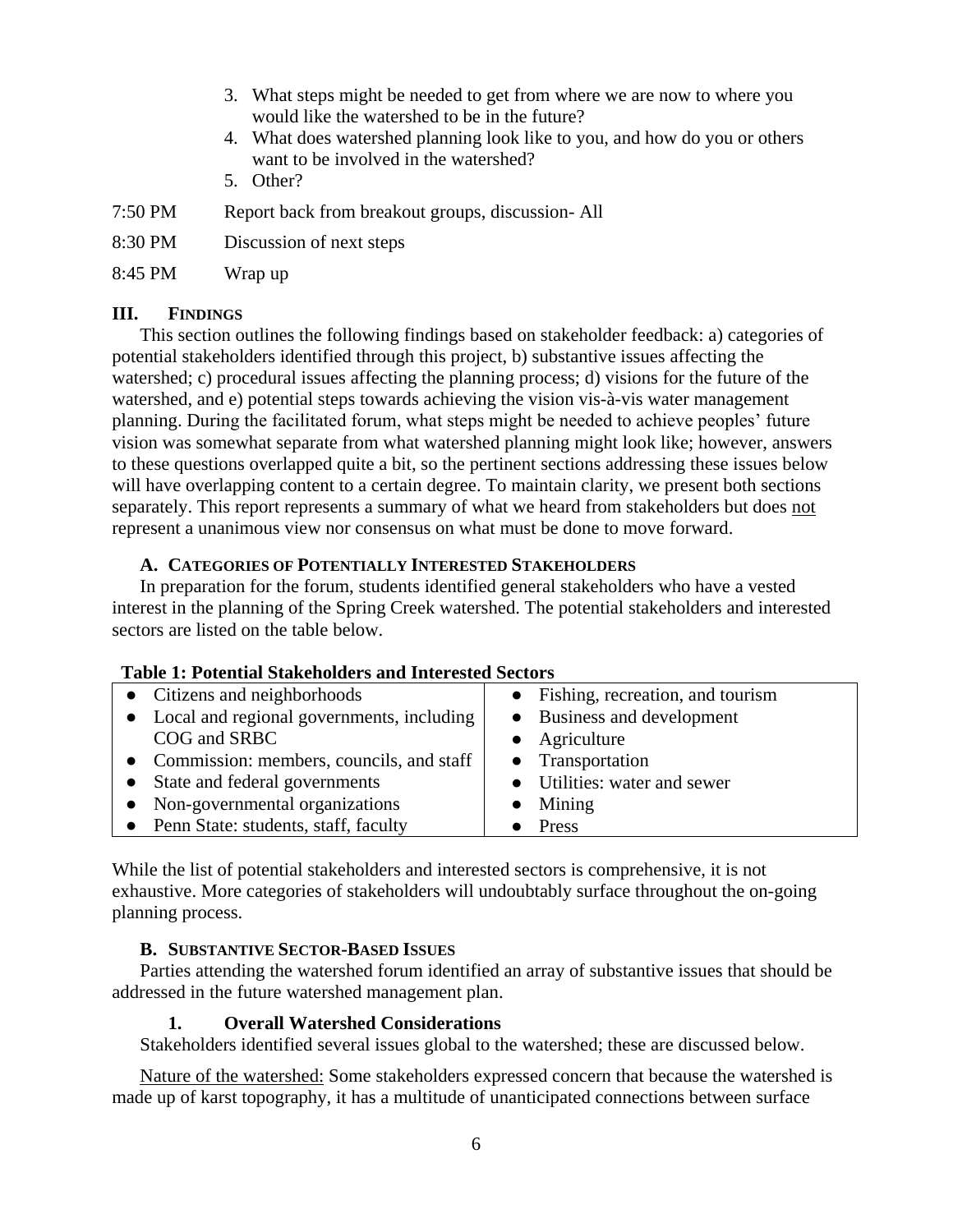and ground water. Some are concerned with the geology and topography of the watershed, how to preserve the nature of the watershed, avoid future erosion and sinkholes, and protect the resources given the nature of the watershed. Several people noted that we live in a "wet" area with relatively abundant and high quality water supplies; protecting what we have is important.

Temperature: A few stakeholders raised issues about the importance of maintaining the temperature of the watershed, especially to protect trout habitat. These stakeholders explained that future population and economic growth should address how to maintain water at a desirable temperature. In addition, they expressed that additional research studies should assess the impact of the growth on water temperature. The impact of water reuse on temperature was also raised.

Quality of the Water: Some focused on protection of existing high quality streams and restoration where appropriate. Stakeholders described water quality as generally good, with abundant water for a fishery that depends on high-quality water. Stakeholders explained that they want to preserve the high-quality streams and maintain minimum stream flows. Some mentioned that the use of conservation easements is a good tool to protect high quality areas. They also shared a concern that some areas along streams are relatively more degraded that others, though not all areas that might be degraded have been identified. Some stakeholders raised issues as to whether they should prioritize the protection of the water quality versus the restoration of degraded areas throughout the on-going planning process. A few people noted the impact of spills of hazardous chemicals that had occurred long ago.

Forested Areas: Stakeholders foresee issues in protecting the current forested areas and building buffers along streams. They explained that many streams lack forested buffers, which leaves the streams vulnerable to polluted runoff and silt and sediment that could potentially drain into the stream. They described the forested areas as being helpful in maintaining the soil in place, contributing to less drainage and increasing wildlife habitat. Some also noted that such forested buffers are a high priority to address water quality needs for not only local waterways, but also the Chesapeake Bay. In addition, others mentioned the need for increased tree planting to help manage water and sequester carbon (while also addressing temperature issues).

Climate Change: Some stakeholders explained that how climate change will impact the watershed is not entirely clear to them, they did foresee climate change affecting the northeast. They raised issues about rising temperatures in the northeast of the United States, which in turn will likely impact the watershed. Others voiced the need to increase the price of fossil fuels to address damage caused by global climate change.

Surface and Groundwater: Stakeholders explained that managing the surface and groundwater separately, as they perceive to be the case, doubles efforts and silos both procedures. Separate management is an issue that could be addressed through an integrated watershed management plan that explicitly addresses both surface and groundwater.

Water Source: Some stakeholders described the watershed as the source of water for the residents and businesses in the area, and therefore, they explained, protection of the water in the watershed is critical. The stakeholders also saw education as an issue in need of attention. They explained that educating the community about the water source and the issues facing the water source is important community education and engagement.

Use and Reuse: Some stakeholders shared concerns about how to use and reuse water efficiently, such that use of water is less than recharge rates. They explained that when addressing this, it would be important to consider whether reducing the usage rates to the desired levels is feasible, and who will educate residents and business owners on any adopted changes.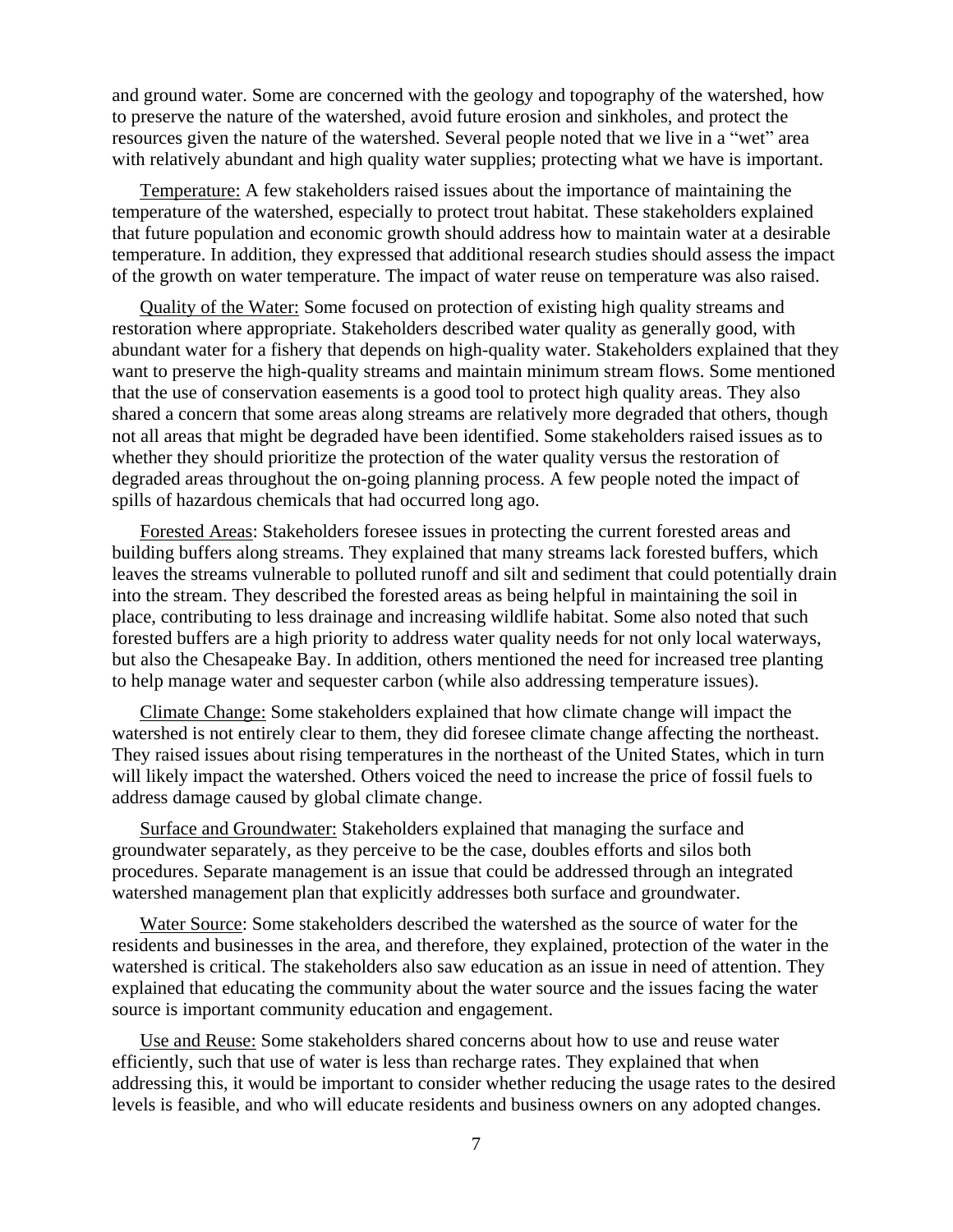Water Ownership: Stakeholders raised issues as to who owns the water in the watershed. Some stakeholders explained that the Pennsylvania Constitution places the water in public trust, and fails to define what the phrase means for the public. For the stakeholders, the Constitution's clause raises other issues, such as how communities might weigh into decisions regarding water allocation and usage. Answers to such questions surrounding water rights would provide clarity and allow for design of plans responsive to these water rights.

Longevity of Aquifer: A few stakeholders foresaw issues regarding the longevity of the aquifer and explained that taking steps to protect the aquifer is of utmost importance to them. To address some of these issues, the stakeholders emphasized the need to minimize pollutants.

Flooding and Droughts: Stakeholders stated that the current system to manage flooding and droughts is not efficient. Moving forward, stakeholders want to adopt a management approach that addresses both short- and long-term flooding and droughts. A few stakeholders also explained that they see issues regarding the definition of drought, with different stakeholders having different definitions. More information about predictions for this area would be useful.

Management: A few stakeholders explained the lack of upstream management is an issue; managing impacts upstream would also affect the lower portions of the watershed. Others were focused on riparian buffers or places where issues are present.

Regulation: A few stakeholders raised issues concerning regulation of watershed. They perceived that the lack of regulation leaves the watershed without the state protections that could otherwise be potentially in place. The lack of regulation leaves the stakeholders with questions about what is and isn't permissible regarding the use and allocation of the water.

Water Distribution and Access: Some stakeholders foresee issues in maintaining water in the watershed. They explained that the export of water should be limited, and everyone should have equal access to clean water. Similarly, a few stakeholders expressed that they saw issues in keeping water as a public resource and not a private resource, with lessons learned from other watersheds. Others observed that there is a lot of water in the Spring Creek watershed, and that a better understanding of the overall water flows, both through surface and groundwater, is critical.

A number of questions remained at the forum's end about distribution and access. For example, what is the best way to address equity concerns when deciding whether to permit use of water? How can individuals with wells, and communities that may be struggling with water supplies be supported? For example, how can the Spring Creek Watershed help communities like Snow Shoe? And if so, how much help should they provide?

Pollutants: Stakeholders foresee that the amount of pollutants in the watershed and the soil, including chemicals, compost, and organic matter might negatively affect the watershed. Stakeholders wanted to identify the exact levels of pollutants present. In addition, they wanted to take steps to reduce the total maximum daily load of nitrogen, phosphorous and total dissolved solids in the watershed to meet Chesapeake Bay water quality requirements.

Beautifying the Watershed Surroundings: Members of the forum identified potential issues in beautifying the surrounding land around and along the watershed. For example, Bellefonte's effort to beautify the watershed could serve as an example to imitate along the watershed. Historic preservation is also an important consideration: "we need to sensitively review, rehab and only when absolutely necessary, replace dilapidated buildings that are negatively impacting the watershed while also saving the built environment as much as possible."

Role of Research: Stakeholders foresee issues regarding research. Research is a critical component in understanding the watershed and in helping stakeholders craft a management plan.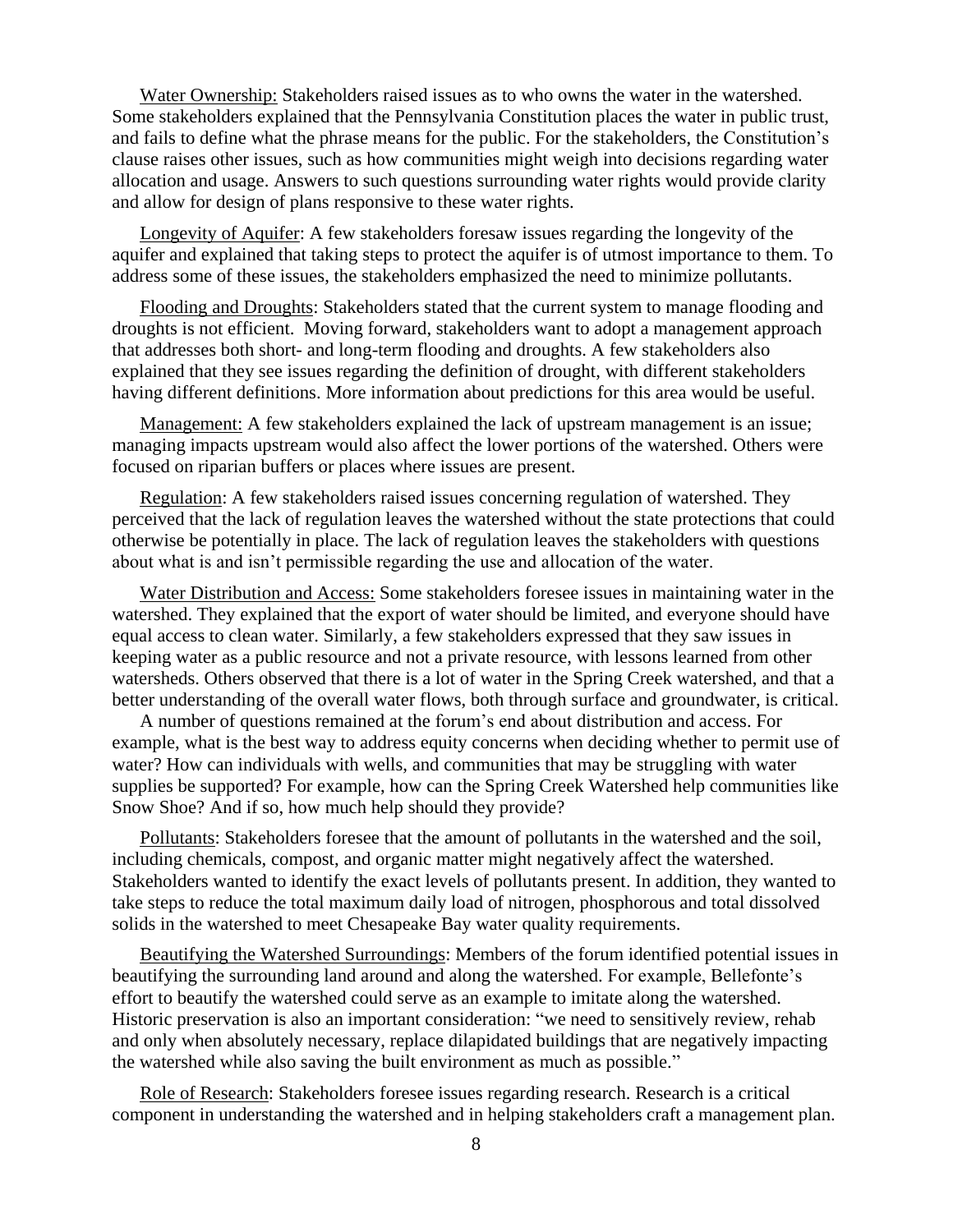For example, new studies could help identify the roots of the watershed's problems and calculate acceptable amounts of pollutants (for example, as must be met for the Total Maximum Daily Load or TMDL for both locally impaired streams and the overall Chesapeake Bay needs). Research should remain essential throughout the on-going watershed management plan process.

# **2. Growth, Development, and Existing and New Impacts**

<span id="page-9-0"></span>Stakeholders noted that balancing growth and development while protecting the natural resources from potential negative environmental impacts is an issue affecting the watershed's future. Stakeholders remained concerned with growth, both population and economic wise, and equity and fairness for all residents and business sectors. Some stakeholders explained that the region has experienced growth: in terms of population, business development, and also in the increasing size of Penn State, including its student population. Stakeholders explained that while new industries have reported water use, there is a lack of follow-up on their water usage.

Stakeholders also foresee issues about how to mitigate impacts. Suggestions included increasing low impact development, limiting certain types of businesses to less water intensive users, limiting location of potentially higher impacts to water, allocating or distributing water between user types (potentially a quota), and using zoning areas to protect the water resource. One person noted that "development should be restricted to areas without environmental sensitivity and extreme beauty."

## **3. Infrastructure**

<span id="page-9-1"></span>Some noted that infrastructure is in need of upkeep and repair. In some places, wooden pipes still exist, and water leakage is an issue. Some noted that there are different levels of expertise across the watershed; finding ways to share lessons learned may be critical for helping larger and smaller entities charged with water and wastewater alike. In addition, stakeholders noted that building codes for water appliances and plumbing infrastructure could be improved. There are opportunities to create more environmentally-conscious infrastructure, including green infrastructure, and water conservation technologies. Planting trees to facilitate water retention and to "lock up" carbon were mentioned as critical to the watershed. To address the current issues with the deteriorating infrastructure, stakeholders offered adopting equitable rates for services (equivalent residence units, or ERUs) and patching-up old infrastructure. Others mentioned potential tax breaks or funding sources to increase availability and education about low flow plumbing fixtures such as toilets, urinals, showerheads, faucets, and other fixtures.

# **4. Tourism and Recreation**

<span id="page-9-2"></span>Stakeholders observed that the Spring Creek watershed is a rich source for tourism and recreation. They wondered how to maximize tourism while also maintaining the environment for residents and trout. Some foresee issues in increasing water-based tourism, while others promoted the opportunity for increasing the number of tourists who could appreciate the watershed's beauty. Some of the potential industries for recreation and tourism include fishing and kayaking, which can and do bring outside visitors to the area.

## **5. Agriculture**

<span id="page-9-3"></span>Some stakeholders perceived agriculture as a significant contributor to contamination of the watershed. They explained that some of the biggest concerns include the drainage of agricultural byproducts, nutrient, and sewage into the water source. However, the view that agriculture is contributing to the contamination of the water source was not universal. During the forum, stakeholders also raised the importance of appreciating different perspectives, including on the meaning of the quality of the water.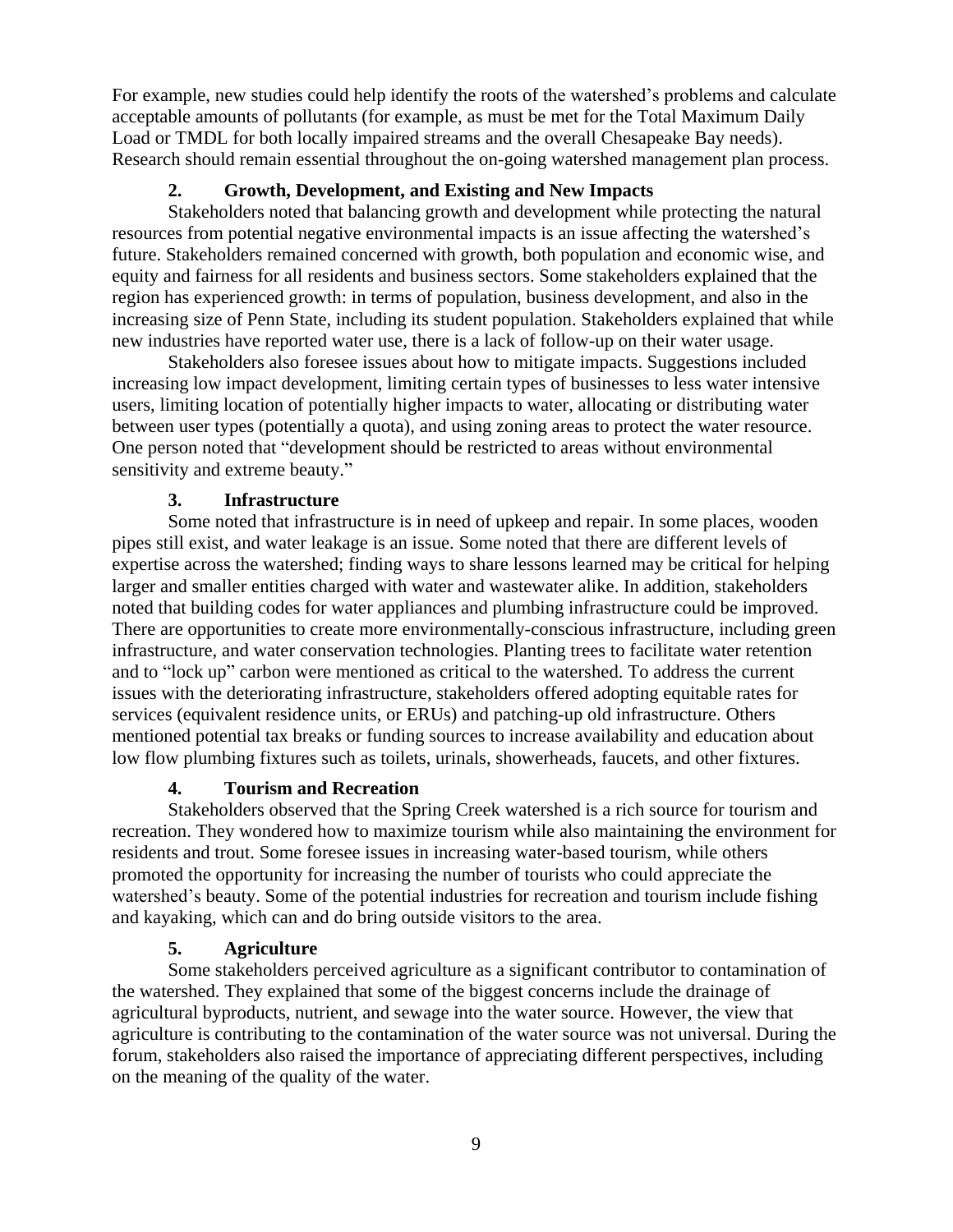Stakeholders suggested two approaches specifically for the agriculture sector. One approach is to identify and better understand the effect of agriculture on the watershed: study the effects that agriculture has on the Chesapeake Bay total maximum daily load. Second, farmers could consider creating more buffer zones to further protect streams from potential pollutants. In addition, the ability to provide conservation easements to keep their land in production and not turned into developed areas was mentioned; increasing funding and compensation is needed. In addition, stakeholders identified educating the public about the multiple benefits that buffers provide and facilitating access to the information as a crucial issue moving forward.

# **6. Drinking Water**

<span id="page-10-0"></span>Stakeholders likewise expressed concern for the quantity and quality of drinking water taken from the watershed and about how to encourage further public confidence in the drinking water. Some suggested creating an emergency water supply plan in the event of drought or other shortage of water. Maintaining a sustainable amount of drinking water at all times also needs addressing. Some expressed the need to better manage water consumption, promote conservation and efficiency, including encouraging the use of dual flush toilets and saving rainwater on site. Leakage of water was also mentioned. Lastly, some noted that the impact of private wells on the amount of water used is largely unknown and needs addressing. Concerning water quality, private wells were again mentioned as their impact on water quality is unknown to them. Stakeholders also mentioned the need to protect source water.

## **7. Wastewater**

<span id="page-10-1"></span>Management of wastewater remains a big concern for many stakeholders in the Spring Creek Watershed area. Wastewater treatment facilities have capacities that are burdened by the ever-growing population in the area. Stakeholders have expressed the need for a better wastewater management system to facilitate wastewater reuse and prevent negative impacts to the watershed like the spreading of biosolids, household toxins, and agricultural runoff. Instead of directly injecting the treated, and slightly warmer, water back into the watershed, some stakeholders suggested it would be more beneficial to find other uses for that water. Some noted that another way to manage wastewater would be to create water gardens instead of retention pools in areas in which wastewater accumulation is the most problematic. Some mentioned Penn State's living filter as an idea to more broadly incorporate into current and future wastewater management systems. Stakeholders also expressed a willingness to pay additional fees for overall improvements to wastewater management systems.

## **8. Mining**

<span id="page-10-2"></span>Some voiced concern about the potential impact that hydraulic fracturing and other conventional mining techniques could have upon the watershed. Among the most pressing concerns was that water from the Spring Creek watershed would be exported to support hydraulic fracturing operations in other areas. Some also worried that such operations would rise up within the watershed and risk contamination of the streams and aquifer, including through acid mine drainage. An additional concern expressed was about the impact that new or expanded quarrying operations might have upon the watershed. Stakeholders pointed out that such operations are known to produce tailings, which can contaminate the watershed. Furthermore, stakeholders were concerned that expanded quarrying would lead to a shift in the geography of the area through the reduction of vegetation and foliage, which they believe is vital to the continued protection of the watershed via the reduction of erosion.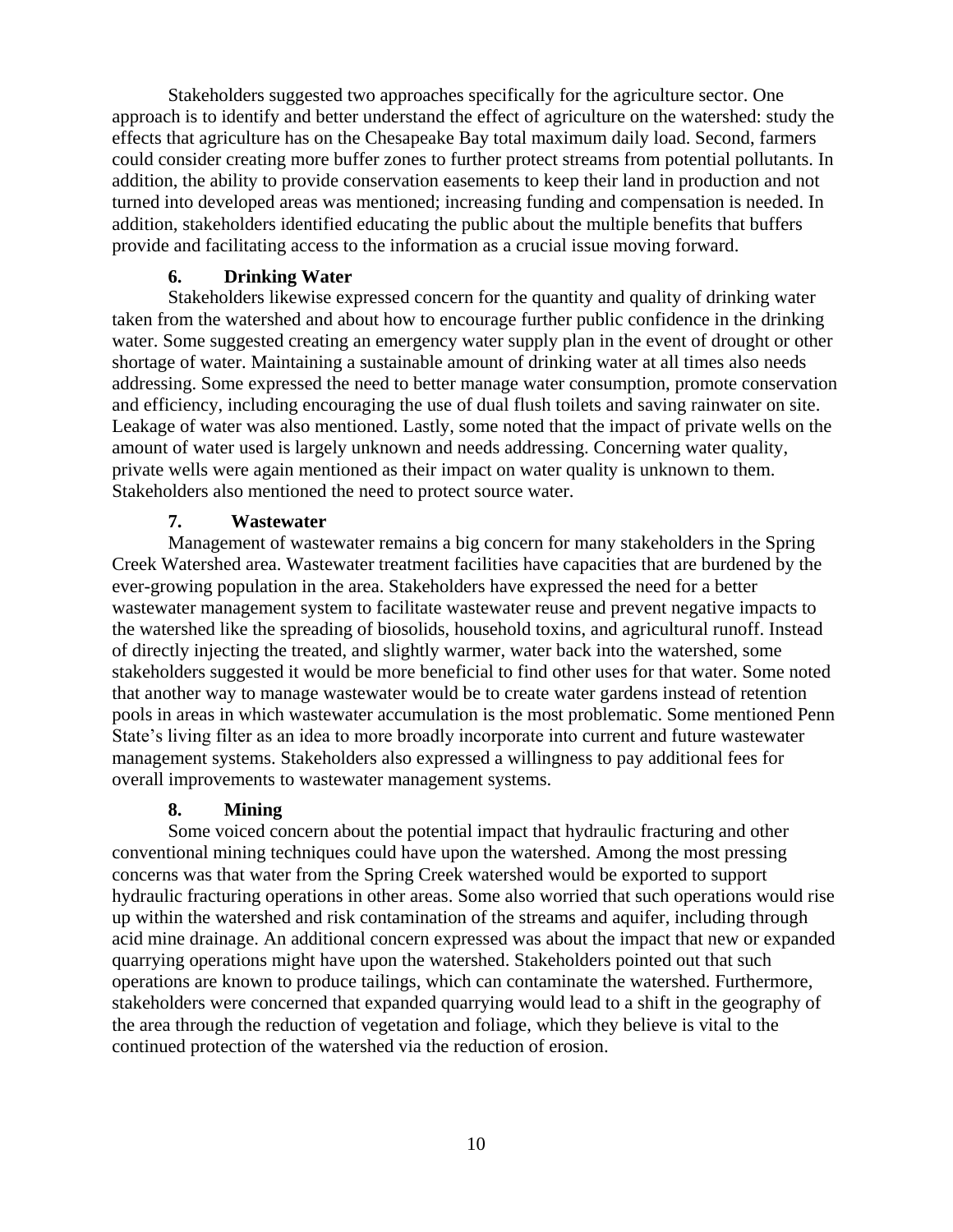# **9. Transportation**

<span id="page-11-0"></span>Some stakeholders stated that transportation can affect local water quality. Their concerns included the potential impact of road salt; runoff and pollutants from roads and airport runways; and the impact of paved or impermeable surfaces and the need for more permeable surfaces, including large parking lots such as those in the local Wal-Marts. One person noted that "vehicles, roads, and parking lots cause pollution and erosion" that harm our water resources. Incentivizing and expanding mass transit use might help.

## **10. Penn State University's Role**

<span id="page-11-1"></span>Stakeholders identified Penn State as both contributing to the issues affecting the watershed and in being important in helping finding solutions to the issues facing the watershed. Stakeholders perceive that Penn State is partially responsible for pollution, runoff, and agricultural pesticides harming the watershed, and some are concerned about the growth of both the campus and the number of students. In addition, some perceive that Penn State does not face repercussions for infractions. However, the role of Penn State is not all negative. Stakeholders suggested that Penn State students could be more engaged in finding solutions to the watershed management and in grass roots efforts. Moreover, stakeholders perceive Penn State as an institution with the capacity to research the watershed, offering the use of the university's facilities, creating a living filter, and helping acquire grants.

## <span id="page-11-2"></span>**C. PROCESS-RELATED ISSUES**

During the watershed forum, stakeholders also identified a number of process-related questions important to consider for an updated watershed management plan.

## **1. Funding**

<span id="page-11-3"></span>Funding is another critical challenge identified by stakeholders. Existing water infrastructure throughout much of the watershed is outdated, inefficient, or unable to meet the demands of the growing population. As a result, there is a need to upgrade or replace infrastructure to increase efficiency and reduce waste. Similarly, stakeholders expressed interest in local water authorities utilizing 'smart' meters to monitor and streamline water usage. To do so, more funding from municipalities would be required. Many stakeholders noted that they were willing to accept a higher rate for their water usage if increased revenue would be used to update local water infrastructure. Stakeholders expressed concern that not all users are paying for their fair share of water use: local water authorities should play a role in leveling the playing field, requiring higher users to pay higher rates, or at least fees, for the stress higher users place on the aquifer and infrastructure. Stakeholders thought that, at the very least, local water rates should be reassessed. In addition, more funding for planners, especially environmental planners, was mentioned. Finally, stakeholders identified funding as necessary to maintain the environment for the trout and balance the needs of the ecosystem, while addressing population growth. Finding ways to "monetize good Best Management Practices (BMPs), business and developments that implement these BMPs" should receive financial incentives.

# **2. Education, Outreach, and Engagement**

<span id="page-11-4"></span>Stakeholders foresee the need to make education, outreach, and community engagement stronger. During the forum, participants expressed frustration with the perceived lack of ability to share information with one another and with the potential sharing of misinformation. Some stakeholders stated that a starting point toward better education can include outreach efforts to educate community members from kindergarten to postsecondary students and beyond. Topics include science in general, individual and community water ownership, steps to protect water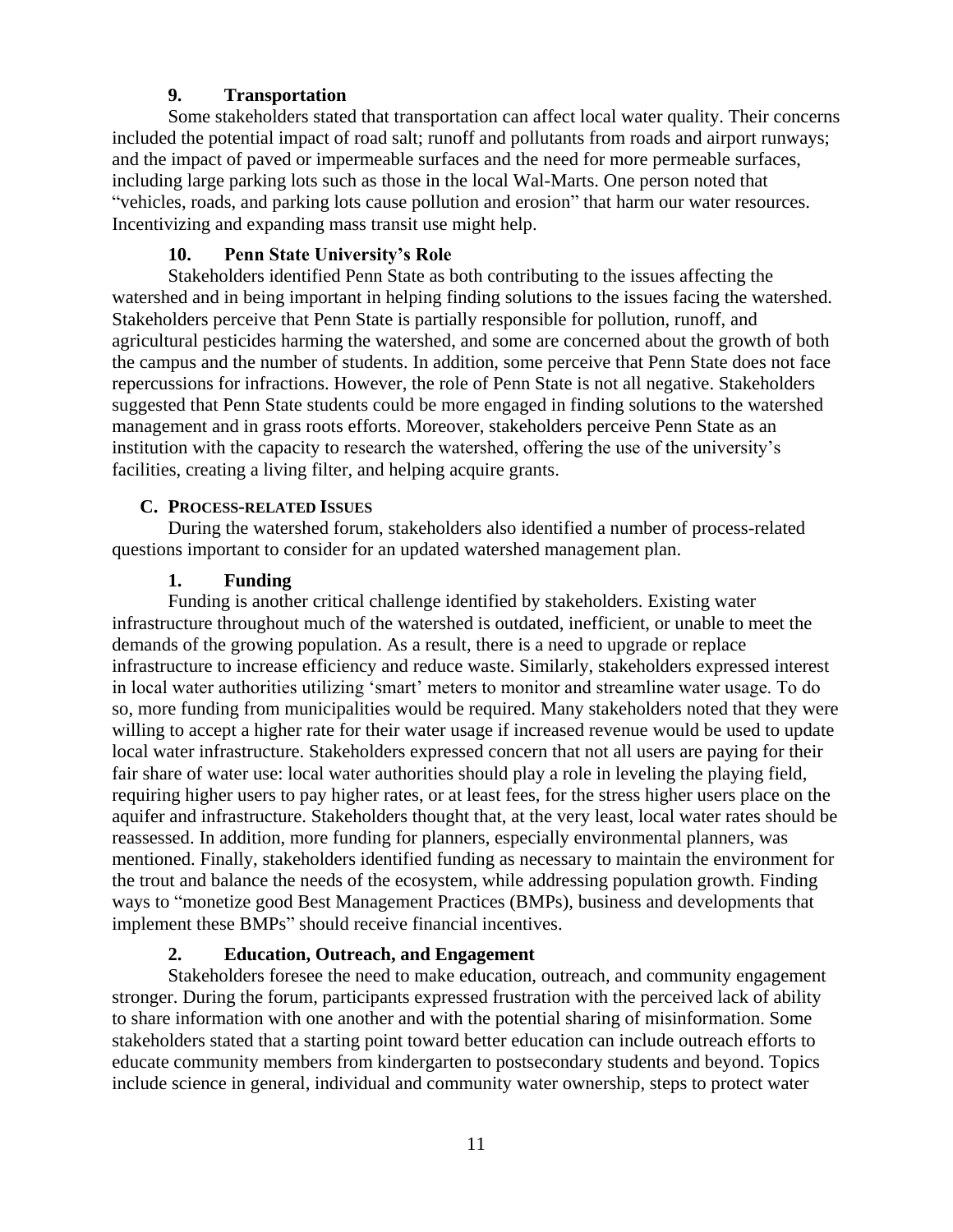sources, and limitations on water resources. One person noted that need to "build pride and community ownership so that watershed areas are preserved and not developed."

To reach the public, stakeholders suggested using means that the public often relies on to learn more about the issues, including local papers such as the Gazette or the *Centre Daily Times*, and WPSU, a local public television station. They explained that the information should also be accessible to the public, in a way that the public can understand. Stakeholders also expressed a desire to see more engagement from community members. Someone suggested a way to engage community members is to begin a clean-up Spring Creek holiday, where community members clean around and along the basin. [Editor's note: Clearwater Conservancy does host an annual watershed cleanup day in April]. To improve education, outreach, and engagement, stakeholders also expressed a desire to bring back a program that worked and was in place in approximately 1998. [Editor's note: it is not clear without further details what this program is, but if someone has more information, that would be helpful to know].

#### **3. Role of "experts" and expertise**

<span id="page-12-0"></span>Stakeholders emphasized the importance of relying on experts and scientific evidence to help make informed decisions about the water resource management plan, and also identified several issues that may arise when working with experts. For example, some people might exhibit a potential inability to accept science; at the same time, there is a need for experts to be able to translate what they say to the audience with whom they are talking.

#### **4. Decision making/governance/water law**

<span id="page-12-1"></span>Stakeholders expressed concern regarding watershed governance from a variety of perspectives. Some want to be more informed during decision making processes and want decision makers to be held accountable and respectful of the need for "cautious stewardship" of water and other natural resources. Others wanted a jurisdiction encompassing the entirety of the watershed, and to not have the watershed divided by political boundaries. There are various views about who should be making decisions, with friction between various parts of the watershed about water management related to past and recent decisions. One person noted the need to have stronger, effective and informed governance on water issues: "we need informed government leaders with the ability to regulate and tax fairly for the good of humanity, including repairing infrastructure, installing reverse osmosis systems, creating emergency response systems, purchasing land to leave wild, and upgrading water systems in a transparent way."

One of the most crucial issues for the stakeholders was how to create a Commission that has "teeth" so that it could push back against critical issues. Some wanted the Commission to be able to push back against issues where unequal bargaining power between the community and big corporations existed. Stakeholders feared that the Commission could easily be dismantled and succumb to outside pressures because of corporate proposals to draw water from the watershed. They explained that a Commission with "teeth" should also be able to address growth, development, both residential and economic, while maintaining equity and fairness.

Stakeholders foresee issues regarding water law in the state. They expressed a desire to understand water law in general and their water rights in specific. The law on the residents' rights to the water remains unclear to the stakeholders. They explained that this lack of clarity is in part based on lack of access to relevant data and vague water law principles in Pennsylvania.

Finally, the need for uniform well drilling standards was mentioned; "changing laws and codes to require grouting of drilled, private well casings to prevent surface water contamination of water tables and local aquifers" was identified as an issue. [Editor's note: Centre County does have local well drilling standards.]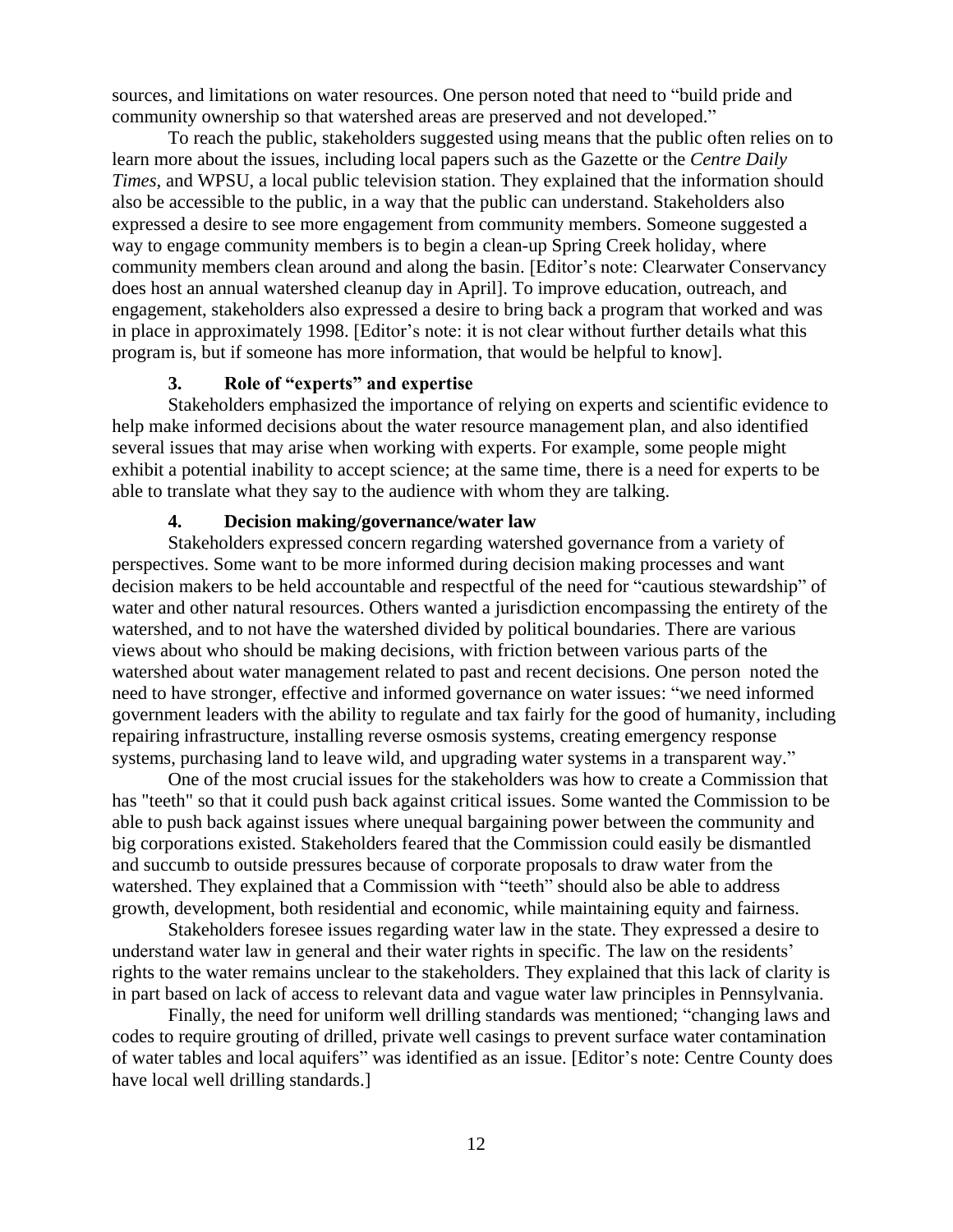# **5. Enforcement**

<span id="page-13-0"></span>A few stakeholders explained that regulatory enforcement is lacking. At the state level, the stakeholders perceive that the Department of Environmental Protection (DEP) can do more to enforce the existing laws whenever someone is in violation of state laws. At a regional level, the stakeholders categorize the Susquehanna River Basin Commission (SRBC) as too lenient on enforcing permitting. The stakeholders see enforcement from the state to the local level as crucial to preserve the quality of the watershed.

# **6. Privatization of Water**

<span id="page-13-1"></span>Given prior proposals to privatize the water and potential future proposals, some stakeholders identified the potential privatization of the water as an issue of concern, stating that they want to minimize privatization. These stakeholders recognized that a bottling plant is present in the area but remained concerned that other additional bottling water plants might be established. For example, the stakeholders discussed the prior Nestlé proposal to establish a bottling plant in the Benner or Spring Township area. Although no longer pursuing the proposal, Nestlé continues to express interest water from this region.

# **7. Communication/Engagement**

<span id="page-13-2"></span>Some stated that communication and community engagement between stakeholders and outside experts is lacking. They explained that the public wants to exercise their right to express their views on issues affecting the watershed, including when private companies offer proposals to draw water from the basin. According to the stakeholders, more forums—even if only twice a year—would enhance communication and increase community engagement. They explained that a stakeholder-facilitated meeting would help identify gaps in the laws and disperse information between groups, to name a few benefits. Moreover, they explained that Penn State can do more community outreach to maintain contact with the public.

# **8. Availability and Transparency of Information**

<span id="page-13-3"></span>Some expressed concerns about accessing information. They have struggled to locate, and access information related to watershed planning. They want greater transparency and clarity. They explained that the "right to know" laws should give constituents the ability to access to government functions and have experienced hurdles in accessing information.

# <span id="page-13-4"></span>**D. VISION FOR THE FUTURE**

Stakeholders offered comprehensive visions for planning and water resource management. They envision the on-ongoing planning process as an opportunity to restore relationships, create an integrated water source management approach that draws input from all stakeholders, develop a coordinated, integrated water governance model, and establish readily access to information, data, and educational resources. The stakeholders also expressed a desire to explore potentially innovative opportunities. Each component is detailed below.

# **1. Opportunity for Restoring Relationships**

<span id="page-13-5"></span>Some see the on-going planning process as a way for stakeholders to restore and strengthen relationships among stakeholders. Several stakeholders expressed that through a real attempt to understand others through community engagement, relationships could begin to heal. They perceived that continual dialogue among stakeholders would strengthen their relationships as they learn to appreciate their diversity of thought, further empathize with each other, and learn from one another. Stakeholders expressed that community forums would be appropriate mechanisms to bridge relationships, and address other controversial topics, such as politics and issues surrounding water quality.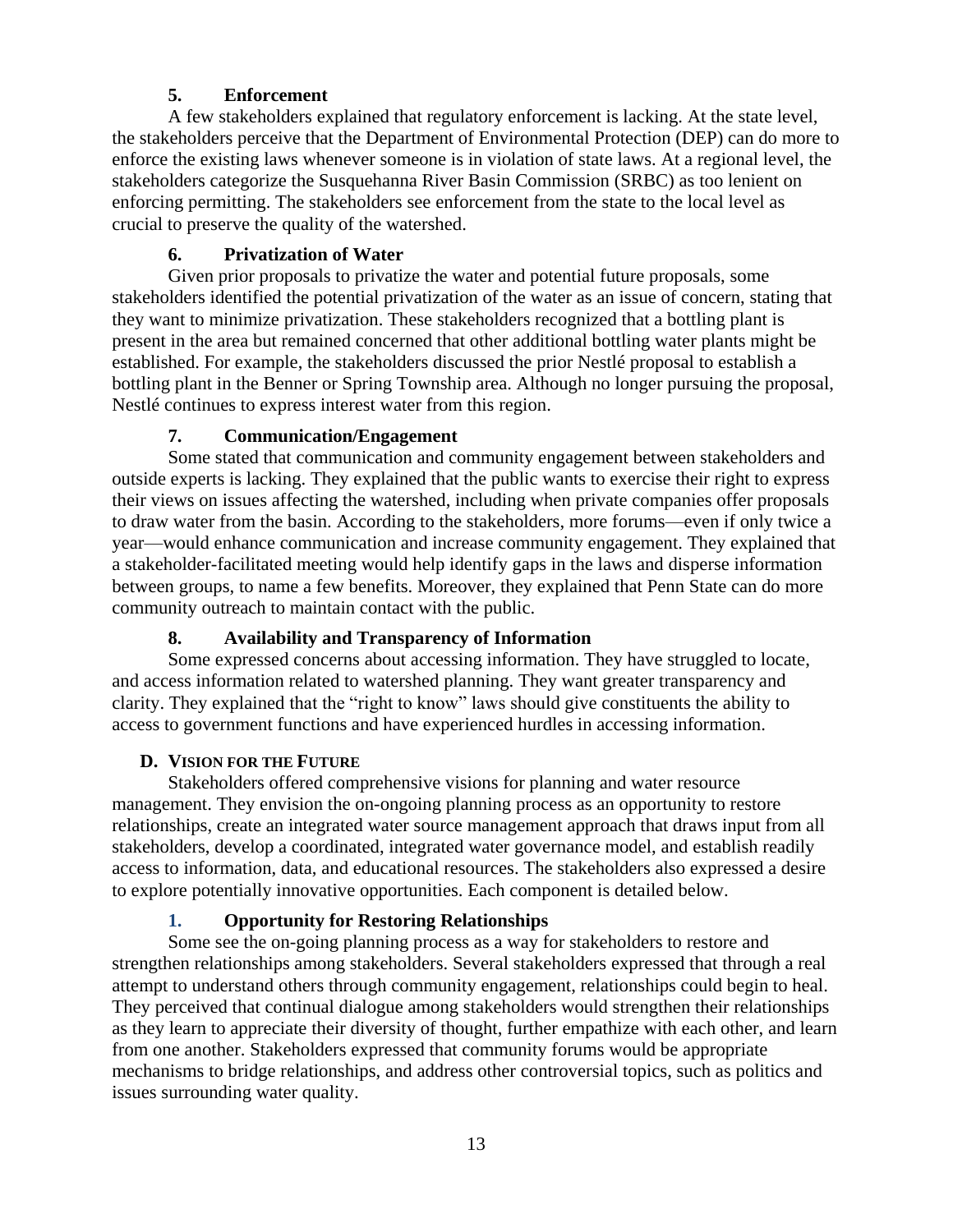## **2. Integrated Water Resource Management (IWRM)**

<span id="page-14-0"></span>Many expressed the need for the development of an integrated water resource management plan, which ideally includes the integration of land use planning, zoning, water use, and even with management plans for food and other energy sources. The stakeholders expressed hope was that this plan would be run by citizens from each community and not simply mandated by a single municipality. Some ideas for an integrated water management plan include: finding creative solutions outside the box that encourage smart growth in various sectors, converting sewage water into drinking water, informing others on how to responsibly use water, protecting recharge areas, tighter regulations on farmers, efficient storm water use/regulation, and better enforcement of infractions.

Stakeholders hoped that the water will be of the same quantity and quality in the future. To ensure this happens, the stakeholders proposed that an initiative to beautify the watershed. As previously mentioned, Bellefonte's efforts to provide access and beautify the watershed could be an initial guide. The stakeholders classified that plan as a way to beautifying the watershed while maintaining sensitivity to local history and historical structures. Some examples of agreed upon good practices include: reducing water use, reclaiming area to create riparian buffers for the streams, developing a future water budget, replacing buildings that are dilapidated and in complete disrepair while preserving those that still maintain historic and cultural value, lessening the impact of waste, such as plastic water bottles, in the water, and creating public parks for the entire community to enjoy. The stakeholders believe these creative solutions, coupled with integration, will improve the watershed over the next 50 years.

## **3. Coordinated, Integrated Governance Model**

<span id="page-14-1"></span>Stakeholders want governance of the watershed that is also coordinated and integrated. An integrated model includes several essential pieces, they explained. Under this model, the Commission is stronger with, what community members call, "more teeth." The stakeholders explained that ideally, the Commission would cope with the on-going population growth in the region and would look at all the relevant information regarding the watershed. Regulations in place would also allow for more decision-making by local authorities. In addition, under this governance model, stakeholders envision water authorities and pertinent municipalities working together and holding each other accountable through a comprehensive implementation plan. Such an integrated system also requires a bottom-up approach, where community members provide input on the governance model and its essential components and different parties, including townships, boroughs, counties, and authorities, expand the communication among community members. Several stakeholders also expressed that the governance model should be proactive by, for example, taking steps to guard against industries that prey on water. Stakeholders also envision being in full agreement regarding decisions about their public resources, and envision an integrated governance model helping them reach such agreements.

## **4. Easily Accessible Information, Data, and Educational Resources**

<span id="page-14-2"></span>Good communication was also identified as a critical feature. More forums and increased education in schools would heighten awareness for younger generations and the community at large. They also envision expanding C-NET to spread awareness about the watershed to additional cities. They explained that the wider dissemination of public broadcasting will encourage transparency and maintain public knowledge of local government as it relates to the Spring Creek Watershed. Additionally, it was suggested that scientific studies, conducted by experts and free of political bias, could assist in educating the public about the effects of their actions on the watershed. Also, some envision support to the agricultural sector towards the development of methods that lessen the sector's impact on the watershed. Finally, stakeholders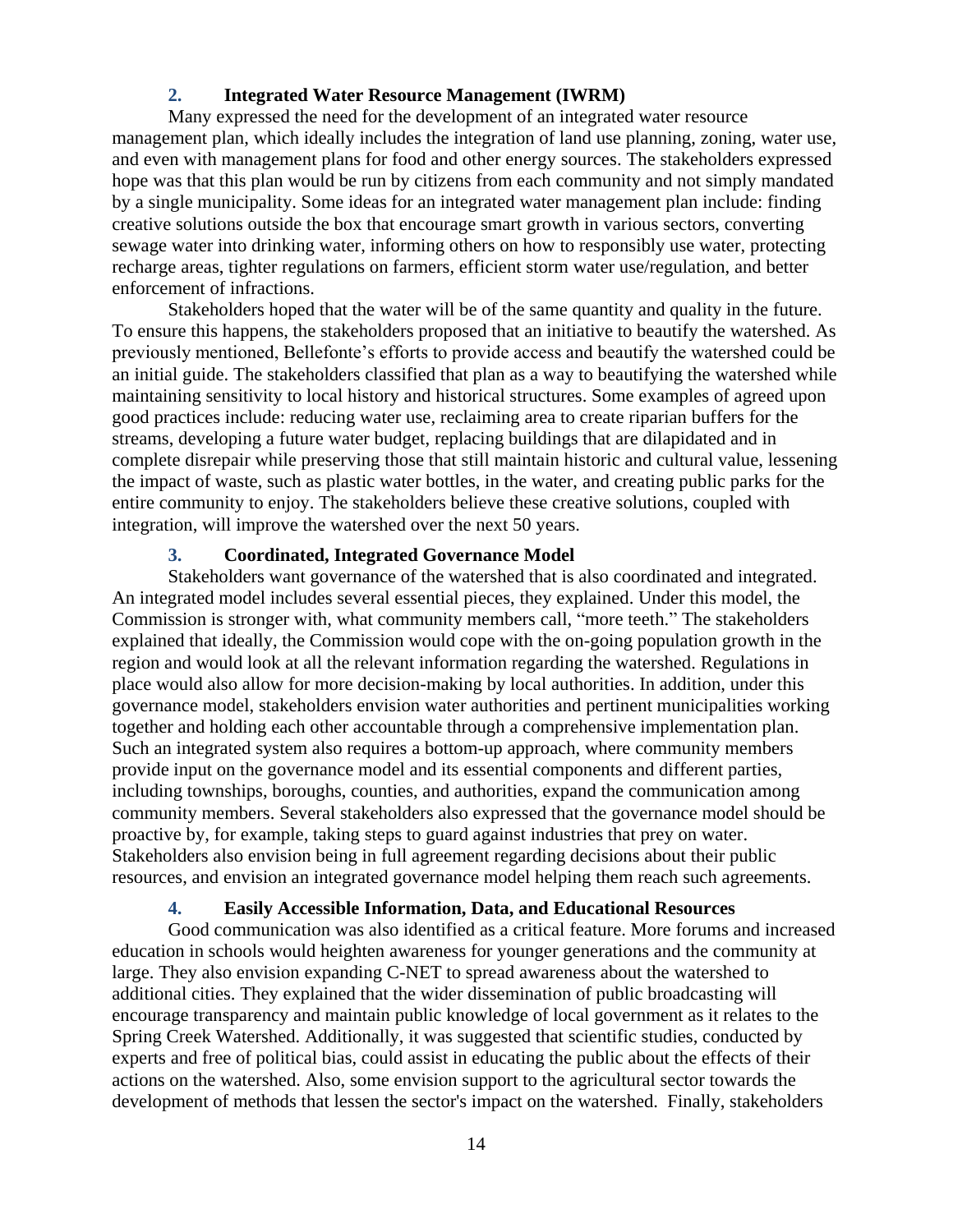would like to see a "Spring Creek Day." They envision this event as providing an opportunity for the community to appreciate the watershed's vital role and the need for its protection in the future. As the process continues, stakeholders envision the role of visualization of what the watershed "should look like" as a guiding goal.

# **5. Opportunities to Explore**

<span id="page-15-0"></span>A few stakeholders shared ideas which they hoped to continue to explore. These included finding ways to ensure the protection of aquifer recharge areas; developing a storage reservoir to potentially help preserve water for droughts and other future uses; and returning the watershed to its original state, before human activity negatively impacted the watershed.

# <span id="page-15-1"></span>**E. OPPORTUNITY FOR INTEGRATED WATER RESOURCES MANAGEMENT**

Stakeholders identified a range of steps to achieve their vision of integrated water resource management, one that includes the integration of systems, knowledge, and entities with the same goals. The steps presented below are related to relationships, process, substance. The steps are neither presented in sequential order nor in order of importance. Instead, the stakeholders explained that they know they can execute multiple steps concurrently, can prioritize which steps to address first, or can choose not to adopt a step.

# **1. Potential Relationship Topics to Consider**

<span id="page-15-2"></span>During the forum, stakeholders prioritized building positive relationships among all stakeholders who will participate in the watershed management plan. As a starting point, the stakeholders suggest repairing relationships among members on the Commission. As the community members continue to meet, they explained that they might potentially identify other relationships that could benefit from further strengthening.

# <span id="page-15-3"></span>**2. Potential Process Steps: Community in Action**

Stakeholders identified a number of process steps as being potentially important.

Assess Water Quantity and Quality: According to the stakeholders, an early step toward an integrated management plan is to define the resource in a more precise manner. The stakeholders expressed that a more defined resource can help decision-makers better manage the watershed. Similarly, the stakeholders want to better assess the water quality assets. Again, they explained that such assessments can help them better understand the water in the watershed and develop management solutions responsive to those needs.

Establish a Management Team: A second early step that the stakeholders identified in the on-going development of a management plan includes establishing a management team. The stakeholders described this team as being the team that will make decisions regarding the future management of the watershed and will lead the communication among stakeholders. The stakeholders also suggested that the management team can develop sanctions and fines and would ultimately ensure that anyone sanctioned or fined complies with the measures.

Centralize Information: Stakeholders want to centralize information throughout the ongoing planning process to give the stakeholders greater access to all the information in one place. They explained that if centralized, they would not have to search multiple sources for important information, such as background information, water rights, and details on upcoming forums.

Enhance Public Discourse: According to stakeholders, another step in enhancing community action would be more public engagement. Completion of the Watershed Atlas would be an important step, including a way for stakeholders to communicate with one another and upload or share information, such as reports, studies, and similar other work product. One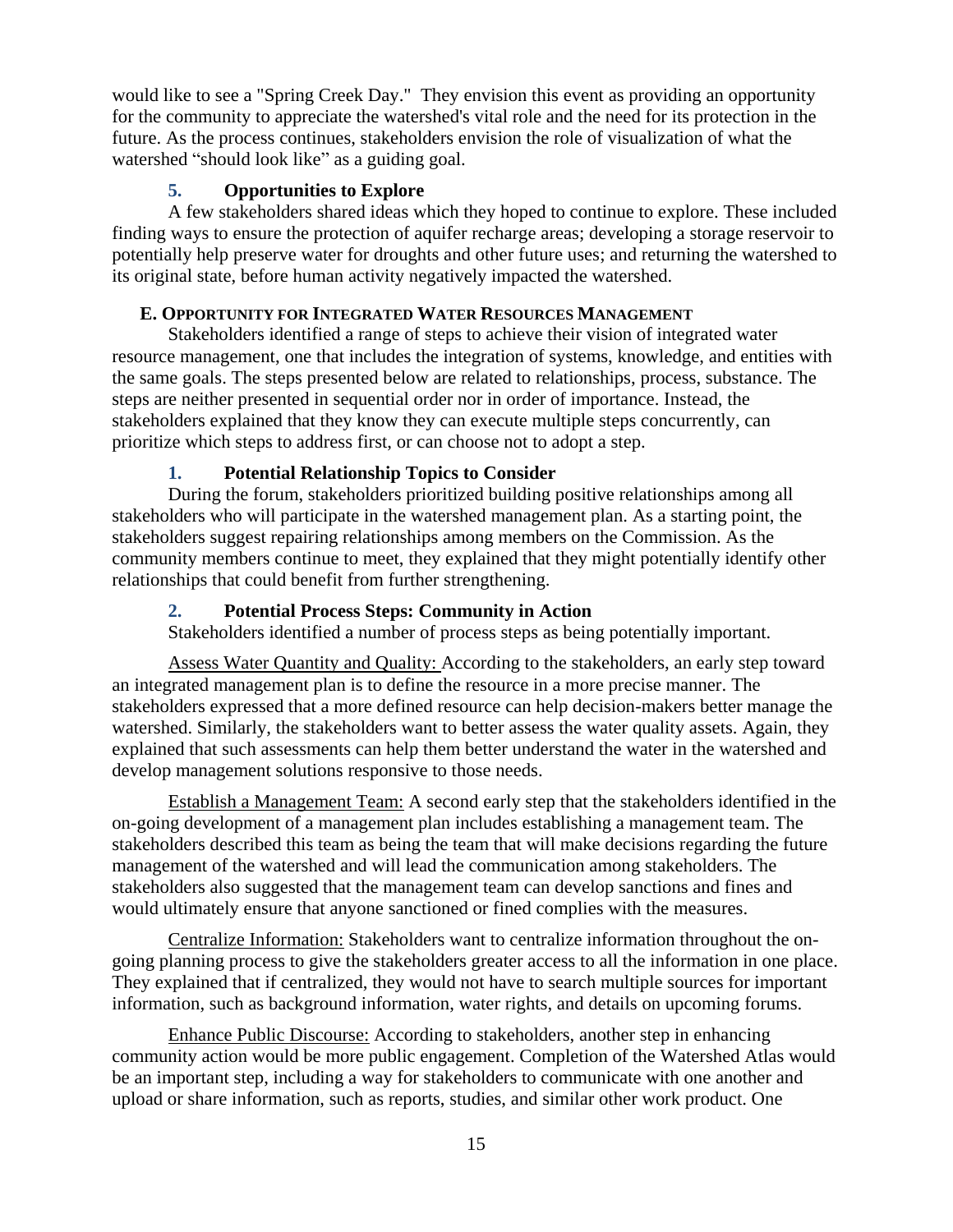proposal suggested providing regular public forums addressing the state of the Spring Creek Watershed, encompassing both qualitative and quantitative measurements. The feasibility and structure of such an approach, however, requires additional input—for example, the timing of forums, such as annual or bi-annual forums. Despite these challenges, stakeholders agreed that a greater understanding of the watershed would lead to a more fruitful discussion of strategies for safeguarding the Spring Creek Watershed. For example, more information from Spring Township would have helped inform stakeholders about the Nestlé proposal.

Educate the Public: Several stakeholders noted that establishing an educational framework, starting at the primary educational level, would work best to provide the information necessary to make informed decisions regarding the watershed. Specifically, stakeholders proposed incorporating a primary through secondary educational strategy that would use the resources available through Penn State.

Another aspect of public education includes the need for more information regarding the legal structure of water management in Pennsylvania, including the regulatory framework established to manage withdrawals from surface water resources. On this front, stakeholders noted a frustration regarding a lack of understanding relating to power structures within and between governments (e.g., municipal, county, state, and federal). By providing a better understanding of how water and water withdrawals are regulated in Pennsylvania, such as the prohibition on local regulation of water withdrawals, stakeholders noted the potential for a more productive public input on future water management challenges.

Learn from Others: The stakeholders identified the University Area Joint Authority (UAJA) efforts to reuse water for irrigation as an opportunity to explore further. The stakeholders want to build on those efforts and expand the pipes for reuse and irrigation. They also shared a desire to use the water not only for irrigation but for other uses, including drinking.

Develop Smart: Some stakeholders defined the term "smart development" as the ability for individuals and current/prospective business owners in different sectors to find innovative ways to develop their sectors, while also remaining cognizant of the importance of protecting the environment. They explained that such development requires that stakeholders in the various sectors identify potential negative environmental impacts on the watershed and take action to avoid or minimize potential negative repercussions. Other stakeholders, including local and state organizations, can support individual and business efforts, offering ideas, information, or providing aid whenever possible. Moreover, according to the stakeholders, developing smart also includes finding ways to involve and help residents from different socio-economic backgrounds.

Increase or Decrease Development: Stakeholders expressed a wide range of views and potential steps regarding development. Some want to see policies that encourage a reduction in population, a few even suggesting having everyone leave the area and revert to natural form of farming, when farming was primarily for self-consumption, not sale. Others mentioned the impacts of growth by Penn State and the need to house students. Others want policies that encourage new business startups, including startups by Penn State graduates, and resource development. Some were less concerned with the amount of growth but focused on the process. For the process, they suggested that the community would benefit from higher population density. Higher density would allow for some increase in population and development but would prevent issues from creating unnecessary impervious surfaces. Additionally, higher density would also increase more clean, green areas. Others suggested that the process for new businesses coming to the area should slow down.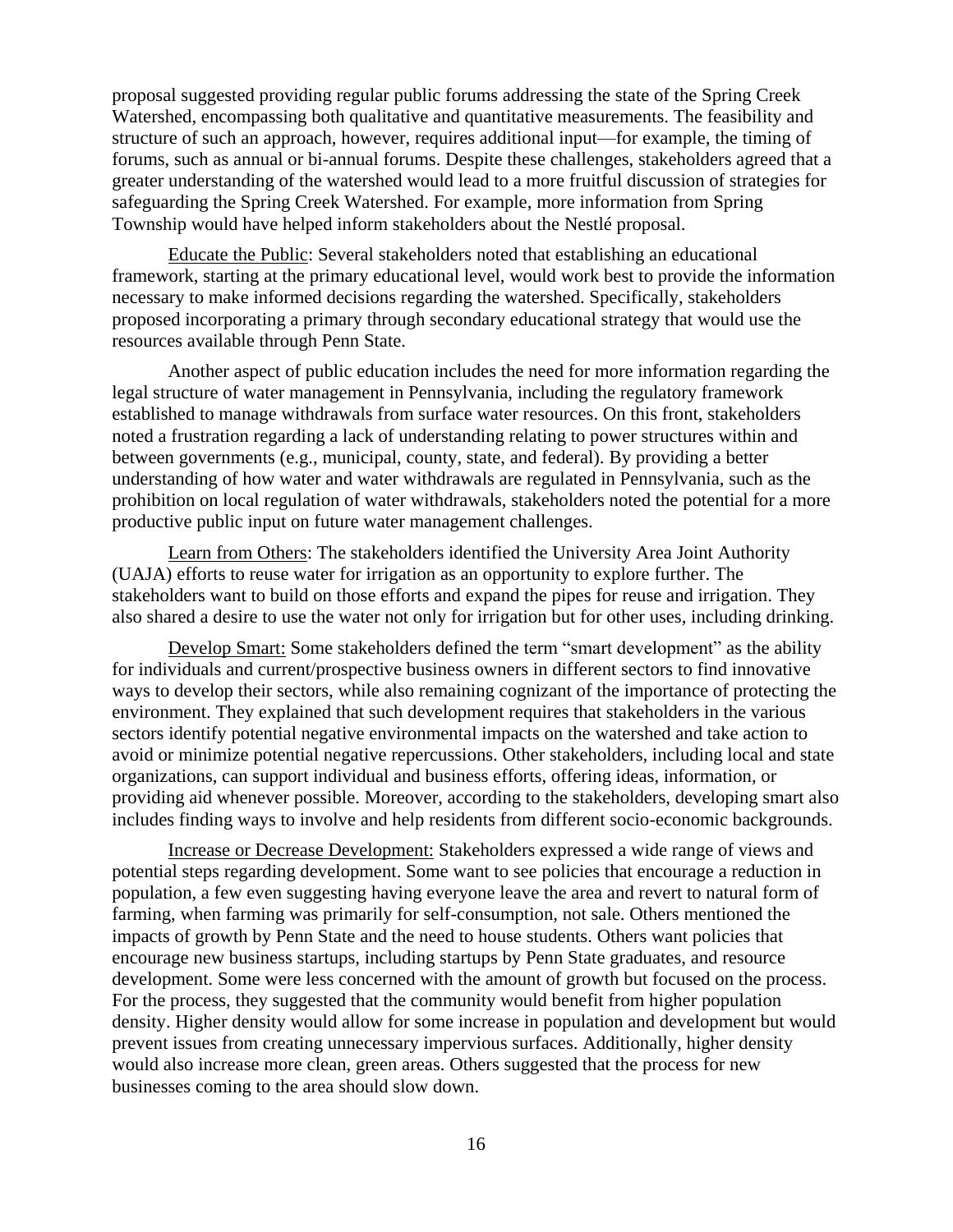Create a Commission with "Teeth": Several stakeholders want the Commission to have "teeth." The Commission should have the ability to raise issues with local governments and balance growth with development. Moreover, the Commission should not fear limiting growth when environmental damage is too high. According to stakeholders, other steps a Commission with "teeth" can take is to hire a hydrologist to assist the Commission in its watershed management plans and be able to anticipate and plan for greater outside demand for water.

Overlay District, Water Plan, and Official Map: Stakeholders suggest creating and adopting an overlay district. They explained that an overlay district could help further development while minimizing environmental impact. Stakeholders want these efforts to be part of the official water source management plan. Finally, stakeholders also explained that an official map can clarify the official boundaries of the underlying and overlay districts.

Adopt More Municipality Zoning Codes: Another step some stakeholders suggested to support development in the area is to adopt more municipal zoning codes. They stated that this approach would promote development, while adopting measures that minimize negative impact on the watershed and its surroundings. In furtherance of updating municipal zoning codes, community members suggested several initial steps. One early step is more opportunities for the community to have conversations with municipal governments and with each other. They explained that availability and public awareness of forums or a convenient online platform would assist stakeholders in raising important issues about the wants and needs of the community. They also stated that forums and a centralized online platform will also assist in creating community wide definitions of key terms and ideas, which is a necessary step in actual communication. Several stakeholders expressed that having a shared understanding will allow for greater efficiency as the citizens and governments of multiple municipalities protect their shared resources. The stakeholders want the forums to give a voice to community members from all different socio-economic backgrounds. Some suggested the Centre Region Council of Governments (https://www.crcog.net/) as also playing a critical role in elevating these types of conversations, particularly if more citizens became engaged with the on-going efforts.

Create Wetlands and /or Retention Ponds: Several stakeholders proposed creating wetlands or retention ponds to help absorb more water at greater levels. One person noted that "preserving or expanding wetlands… is valuable as natural free water purification systems, groundwater recharge, and wildlife habitat." Additional conservation easements may be needed to protect such areas from development.

Increase Research: Another early step that community members would like to see is additional research and studies from the social, psychological, and environmental fields. Such studies would inform the development or the implementation of resource management decisions and would help stakeholders learn about the risks facing the watershed. They stated that while risk will remain present, research can help decision-makers make informed decisions about risks. Several community members also voiced that additional research and studies should be conducted by neutral parties that have no stake or reason for bias in the outcome. The stakeholders identified Penn State researchers, including Richard Alley, as researchers who can contribute to research through climate change prediction models, for example. Some stakeholders labeled the new approach to increased research as a more aggressive regime to further science knowledge and improve understanding of water and agriculturally-related topics.

Stakeholders stated that once the community has shared its knowledge, concerns, and hopes, then they can make decisions regarding the proper balance between community growth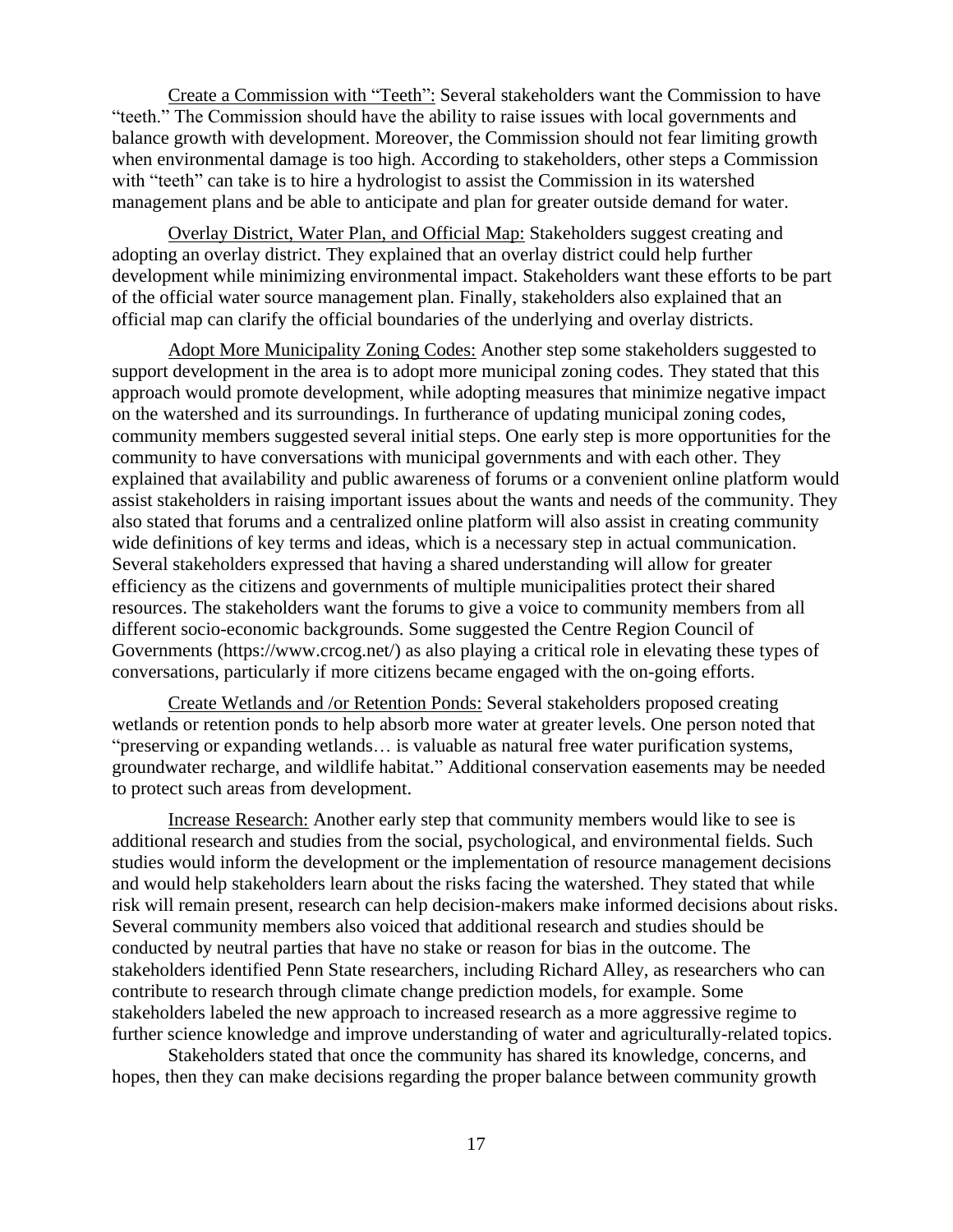and development. They also explained that similar studies can inform and educate municipal governments about low-impact development.

Increase Individual Environmentally-Friendly Efforts: Several stakeholders suggested that all community member should undertake individual efforts to manage the water source. They shared that these efforts can be as small as monitoring and limiting their individual water usage. They explained that these individual efforts aggregate to benefit the watershed.

Build Community Pride: A few stakeholders saw regional branding a step to build community pride. They shared examples of where regional branding has been successful. They offered Dijon, a town in France that has successfully branded Dijon mustards, as an example. Several stakeholders hope take steps to find a brand that represents them.

Improve Legislation: Stakeholders want to take steps to use law to make changes to the management of the watershed. First, they want to replace arcane laws with newer laws that are more responsive to their needs, given the population and economic growth in the area. Second, they want to develop law that facilitates recycling sewage water into drinking water.

#### **3. POTENTIAL SUBSTANTIVE TOPICS TO CONSIDER**

Stakeholders also mentioned a variety of potential substantive topics to consider.

<span id="page-18-0"></span>Education on Water Issues and Water Rights: Some stakeholders suggested educating local residents about the watershed, including issues facing the watershed. They also thought it important to educate the next generation of residents who will continue to draw on the watershed as source of water. Different educational efforts could be focused at the primary, secondary, postsecondary levels and beyond. Several stakeholders suggested that students in K-12 learn about water, while all students from kindergarten to postsecondary education learn about water conservation. In addition, they explained that Penn State students can remain engaged in water issues through community involvement.

Stakeholders also want the community at large to remain informed about issues relevant to the watershed and its usage. For example, stakeholders want to see information about the local watershed included in water bills. Stakeholders also want to learn more about water source management from other watersheds and municipalities.

Finally, stakeholders described water rights in Pennsylvania as complex, and thus, they expressed a desire to learn more about their water rights. Stakeholders raised questions they wanted to know more about. For example, what constitutional rights do residents have for their water? What do water rights mean in Pennsylvania?

Funding for Research: The stakeholders suggested that they should take steps to fund research. They stated that research is important to help them better understand the issues facing the watershed, and thus funding for research is similarly important. They identified several potential sources of funding for research, including public state/national grants or private grants from philanthropic organizations.

Sustainability Efforts: The stakeholders outlined multiple sustainability efforts that individuals, business owners, and governmental officials, and organizations can take.

 *Greener Parking Lots*: Stakeholders suggested creating parking lots that are more environmentally-friendly and which would potentially contribute to the sustainability of the watershed. For example, they explained that parking lots that are more permeable help the water drain into the watershed and help prevent stormwater runoff.